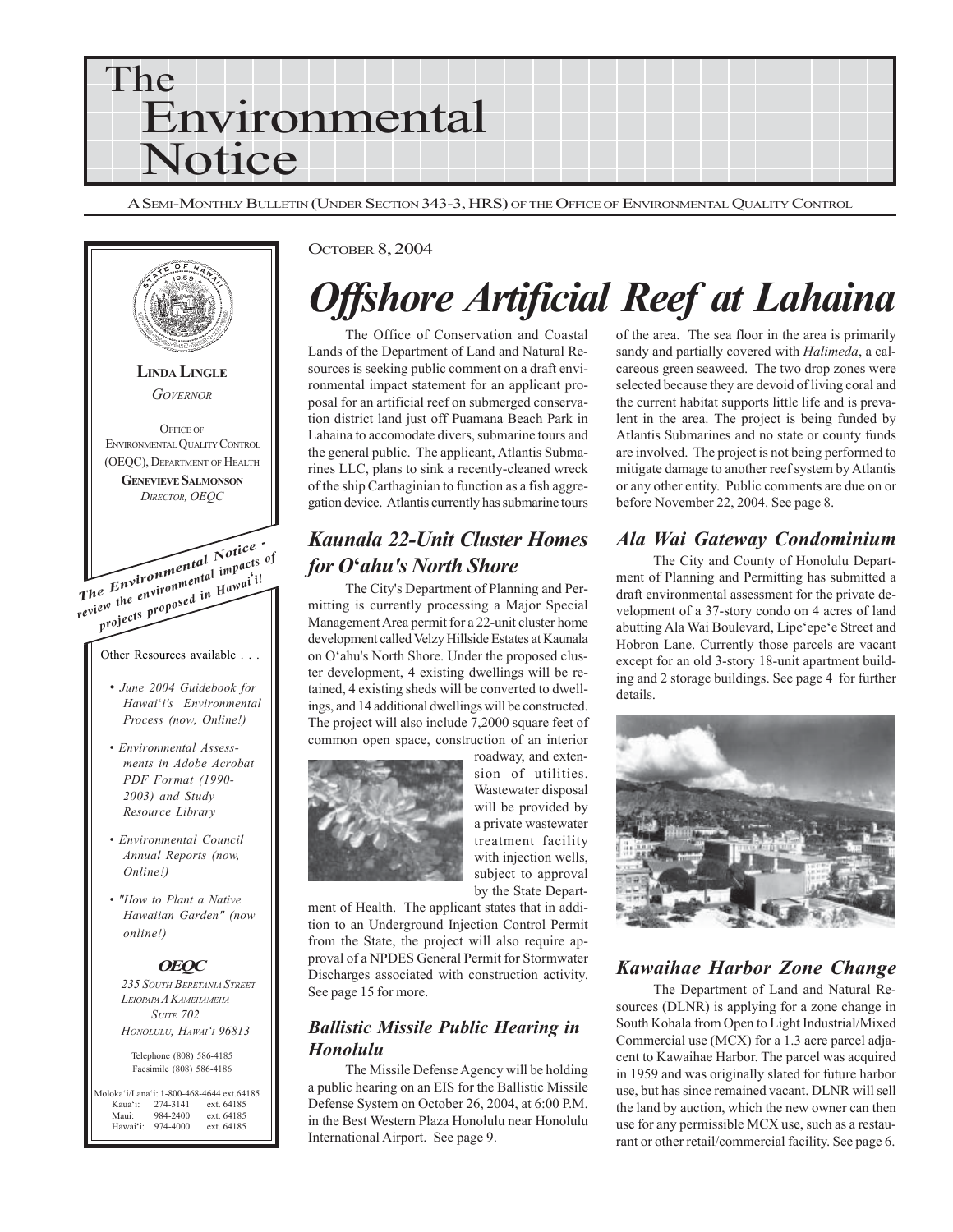# Table of Contents

#### OCTOBER 8, 2004

### **O'ahu Notices**

| Kamehameha Highway (55-283) in La'ie, Shoreline Setback     |  |
|-------------------------------------------------------------|--|
| Variance for Koki at Laniloa Beach (HRS 343 DEA)  4         |  |
| Ala Wai Gateway Condominium Development (HRS 343 DEA) 4     |  |
| Ka'elepulu Wetlands Caretaker's Single Family Residence     |  |
|                                                             |  |
| Weinberg Villages Waimanalo (HRS 343 FEA-FONSI)  5          |  |
| North-South Road and Kapolei Parkway (HRS 343 FEA-FONSI)  5 |  |
|                                                             |  |

## **Hawai'i Notices**

| Kawaihae Change in Zoning for State Lands Project |
|---------------------------------------------------|
|                                                   |
|                                                   |

## **Maui Notices**

| Waine'e Street (771), Demolition of Historic Garage in Lahaina |  |
|----------------------------------------------------------------|--|
|                                                                |  |
| Consolidated Basevards Light Industrial Subdivision (HRS 343)  |  |
|                                                                |  |
| Lokahi Kuhua Subdivision (HRS 343 FEA-FONSI)7                  |  |
| Pa'ia-Haiku Community Plan Amendment (HRS 343 FEA-FONSI)  8    |  |
| Atlantis Submarines Twin Peaks Artificial Reef off Puamana     |  |
|                                                                |  |
|                                                                |  |

## **Kaua'i Notices**

| Boy Scouts' Camp Alan Faye Subdivision, Waimea Canyon State |  |
|-------------------------------------------------------------|--|
|                                                             |  |

## **Federal Notices**

| Ballistic Missile Defense System EIS and Public Hearing in Honolulu |  |
|---------------------------------------------------------------------|--|
|                                                                     |  |
|                                                                     |  |
| Tinian Monarch Removed from Endangered Species List 10              |  |
|                                                                     |  |
| Emergency Exemption for Calcium Hydroxide as a Ranacide in          |  |
|                                                                     |  |
|                                                                     |  |

*PICTURES ON FRONT PAGE*: La'amia tree (*Crescentia cujete*) whose dried fruit when filled with ali'ipoe seeds (*Canna indica*) provided rattle for the hula implement known as 'uli'uli; old Honolulu as seen from the Aloha Tower. *THIS PAGE*: *Fin de sieclé* downtown Honolulu trolley line

## **Environmental Tip**

| Solution to "Ua mau ke 'ea o ka 'aina i ka pono," |  |
|---------------------------------------------------|--|
|                                                   |  |

## **Environmental Council and OEQC**

| October 13, 2004, Meetings of the Environmental Council   |  |
|-----------------------------------------------------------|--|
|                                                           |  |
| Adobe Acrobat PDF Files of Environmental Assessments from |  |
|                                                           |  |

## **Shoreline Notices**

## **Pollution Control Permits**

## **Land Use Commission**

| Hale O Kaula Church, Maui (Declaratory Ruling, DR02-27) 13 |
|------------------------------------------------------------|
| Kapolei West, Ewa, Oahu (Boundary Amendment A04-753)  13   |

## **Coastal Zone News**

| <b>Federal Consistency Determinations</b>                   |  |  |  |
|-------------------------------------------------------------|--|--|--|
|                                                             |  |  |  |
| (2) Various South Hilo Road Improvements, Hawai'i  14       |  |  |  |
| (3) Kokololio Stream Bridge Replacement, Hau'ula, O'ahu  14 |  |  |  |
| Special Management Area, Chapter 205A, HRS                  |  |  |  |
|                                                             |  |  |  |
| Special Management Area Documents (Chapter 25, Revised      |  |  |  |
| Ordinances of Honolulu) - Velzy Hillside Estates 22-Unit    |  |  |  |
|                                                             |  |  |  |
|                                                             |  |  |  |



*We provide access to our activities without regard to race, color, national origin (including language), age, sex, religion, or disability. Write or call OEQC or our departmental Affirmative Action Officer at Box 3378, Honolulu, HI 96801-3378 or at (808) 586-4616 (voice/tty) within 180 days of a problem. OEQC intends to make the information in this bulletin accessible to everyone. Individuals that require this material in a different format (such as large type or braille), should contact our office for assistance.*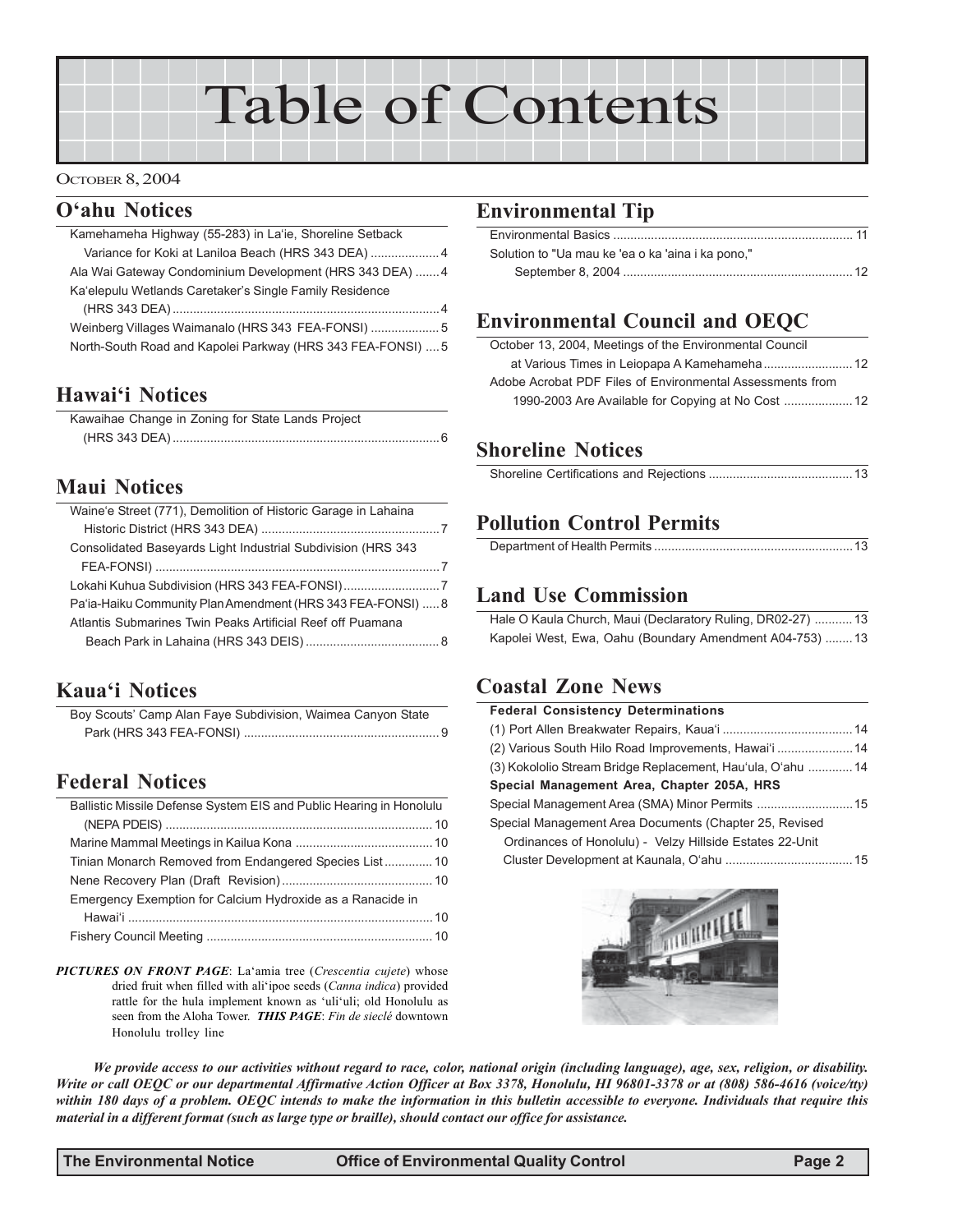

#### **Draft Environmental Assessment**

A project or action that may affect the environment cannot be implemented until an Environmental Assessment (EA) is prepared in accordance with Chapter 343, Hawai'i Revised Statutes (HRS). If the lead State or county agency (the *proposing agency* for agency actions, or the *approving agency* for applicant actions) anticipates that the project will have no significant environmental impact, then affected agencies, individuals, and organizations must be consulted and a Draft EA (DEA) is written and public notice is published in this periodic bulletin (see, section 343-3, HRS) known as the *Environmental Notice*. The public has 30 days to comment on the Draft EA from the date of the first notice.

#### **Final Environmental Assessment and**

#### **Finding of No Significant Impact**

After the lead agency reviews the public comments, if it determines that the project will have no significant effect on the environment, then it will prepare a Final EA (FEA) and issue a Finding of No Significant Impact (FONSI) formerly called a *Negative Declaration.* The Final EA must respond to all public comments. An Environmental Impact Statement will not be required and the project may now be implemented. The public has 30 days from the first notice of a FONSI in this periodic bulletin to ask a court to require the preparation of an EIS.

#### **Final Environmental Assessment and Environmental Impact Statement**

#### **Preparation Notice**

When a lead agency decides that a project may have a significant environmental impact, an Environmental Impact Statement (EIS) must be prepared prior to implementing the project. Like the DEA (see *above*), affected agencies, individuals and organizations must be consulted prior to preparation of the final EA (FEA) and issuance of a determination called an EIS preparation notice (EISPN). (The EA is called *final*, to distinguish it from the draft, above). After the FEA is written by the lead agency, and notice of the FEA and EISPN is published in the this periodic bulletin, any agency, group, or individual has 30 days from the first publication of the EISPN to request to become a consulted party and to make written comments regarding the environmental effects of the proposed action. The public (including an applicant) has 60 days from the first notice of an EISPN in this periodic bulletin to ask a court to not require the preparation of an EIS.

#### **Draft Environmental Impact Statement**

After receiving the comments on the FEA and EISPN (see *above*), the lead agency or private applicant must prepare a Draft Environmental Impact Statement (DEIS) prior to project implementation. This document must completely disclose the likely impacts of a project. Direct,

indirect and cumulative impacts must be discussed along with measures proposed to mitigate them. The public has 45 days from the first publication date in this periodic bulletin to comment on a DEIS. The DEIS must respond to comments received during the FEA-EISPN comment period in a *point-by-point* manner.

#### **Final Environmental Impact Statement**

After considering all public comments filed during the DEIS stage, the agency or applicant must prepare a Final EIS (FEIS). The FEIS must respond in a *point-by-point* manner to all comments from the draft stage. Requisite deeper analyses must be included in the FEIS. For applicant projects, the approving agency is authorized to accept the FEIS. For agency project the Governor or the county mayor is the accepting authority. Only after the EIS is accepted may the project be implemented.

#### **Acceptability**

If the FEIS is accepted, the law requires that notice of this be published in this periodic bulletin. The public has 60 days from the date of first notice of acceptance to ask a court to vacate the acceptance of an EIS. In the case of applicant actions, the law requires that an approving agency must make a determination on acceptance within thirty-days of receipt of the FEIS or the FEIS is deemed accepted. Also, for applicant actions, the law provides for an administrative appeal of a non-acceptance to the Environmental Council.

#### **National Environmental Policy Act**

The National Environmental Policy Act (NEPA) requires federal projects to prepare an EA or EIS. It many ways it is similar to Hawai'i's law. Some projects require both a state (or county) *and* federal EIS and the public comment procedure should be coordinated. Although not required by law, the OEQC publishes NEPA notices in this periodic bulletin to help keep the public informed of important federal actions.

#### **Special Management Area**

The Special Management Area (SMA) is along the coastlines of all our islands and development in this area is generally regulated by Chapter 205A, HRS and county ordinance. A special subset of the SMA that is regulated by Chapter 343, HRS is the Shoreline Setback Area. Most development in this area requires a Special Management Permit (SMP). This periodic bulletin posts notice of these SMP applications to encourage public input.

#### **Shoreline Certifications**

State law requires that Hawai'i shorelines be surveyed and certified when necessary to clearly establish the shoreline setback (an area contained between the certified shoreline and a prescribe

distance inland (usually 40 feet) from the certified shoreline). The public may participate in the process to help assure accurate regulatory boundaries. Private land owners often petition to have their shoreline certified by the State surveyor prior to construction. This periodic bulletin publishes notice from the Department of Land and Natural Resources of both shoreline certification applicants and of final certifications or rejections.

#### **Environmental Council**

The Environmental Council is a fifteenmember citizen board appointed by the Governor to advise the State on environmental concerns. The council makes the rules that govern the Environmental Impact Statement process. The agendas of their regular meetings are published on the Internet at http://www.ehawaiigov.org/calendar and the public is invited to attend.

#### **Exemption Lists**

Government agencies must keep a list describing the minor activities they regularly perform that are declared exempt from the environmental review process. These lists are reviewed and approved by the Environmental Council. This periodic bulletin will publish an agency's draft exemption list for public comment prior to Council decision making, as well as notice of the Council's decision on the list.

#### **Conservation District**

Any use of land in the State Conservation District requires a Conservation District Use Application (CDUA). These applications are reviewed and approved by the Board of Land and Natural Resources (BLNR). Members of the public may intervene in the permit process. Notice of these permit applications is published in this periodic bulletin.

#### **Endangered Species**

This periodic bulletin is required by Section 343-3(c), HRS, to publish notice of public comment periods or public hearings for habitat conservation plans (HCP), safe harbor agreements (SHA), or incidental take licenses (ITL) under the federal Endangered Species Act, as well as availability for public inspection of a proposed HCP or SHA, or a proposed ITL (as a part of an HCP or SHA).

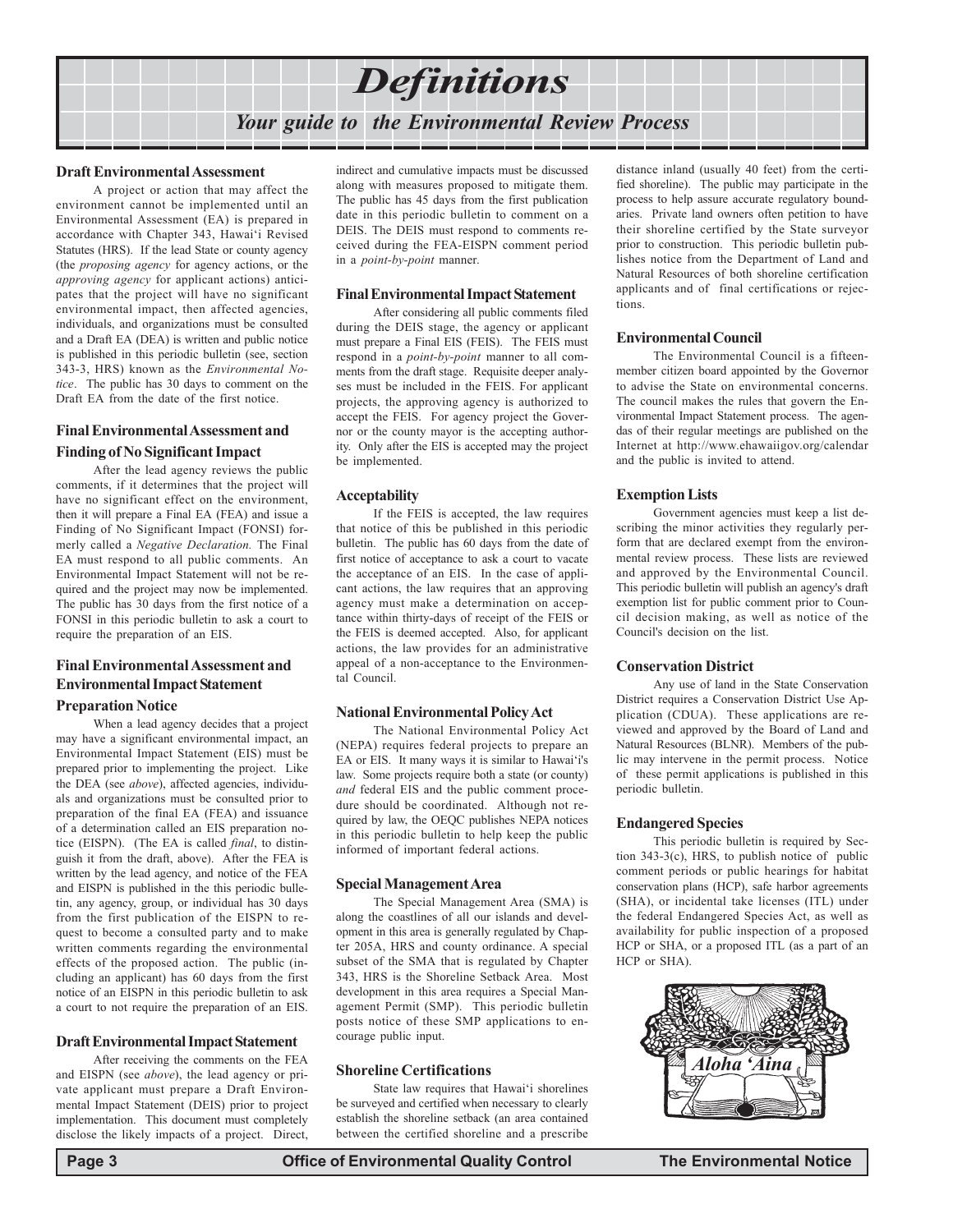## **O'ahu Notices**

OCTOBER 8, 2004

#### **Kamehameha Highway (55-283) in La'ie, Shoreline Setback Variance for Koki at Laniloa Beach (HRS 343 DEA)**

| District:             | Koʻolauloa                                        |
|-----------------------|---------------------------------------------------|
| TMK:                  | $5-5-2:3$ , Lot B                                 |
| Applicant:            | Stanley and Donna Koki, 45-496 Malio Place,       |
|                       | Kane'ohe, Hawai'i 96744.                          |
| <b>Approving</b>      | City and County of Honolulu, Department of        |
| Agency:               | Planning and Permitting, 650 South King Street,   |
|                       | Honolulu, Hawai'i 96813. Contact: Ardis Shaw-     |
|                       | Kim (527-5349)                                    |
| Consultant:           | Sea Engineering Inc., Makai Research Pier,        |
|                       | Waimanalo, Hawai'i 96795. Contact: Marc           |
|                       | Ericsken (259-8143)                               |
| <b>Public Comment</b> |                                                   |
| Deadline:             | November 8, 2004                                  |
| Status:               | Draft environmental assessment (DEA) notice       |
|                       | pending public comment. Address comments to       |
|                       | the applicant and approving agency with copies to |
|                       | the consultant and OEOC.                          |
| <b>Permits</b>        |                                                   |
|                       |                                                   |

**Required**: Shoreline setback variance

The project site is located on an ocean front lot at the south end of Laniloa Beach, in La'ie. The owners of the subject property propose to construct a sloping rock revetment to stabilize their property and prevent further erosion. The revetment will be constructed landward of the September 10, 2003 certified shoreline. Rock riprap with stones weighing 200 to 2,000 pounds will be placed over an underlayer of 10 to 40 pound stone and

geotextile filter fabric. The revetment slope will be 1 vertical on 1.5 horizontal, and the toe elevation will be 1 foot below mean sea level (MSL) and the crest elevation would be around 14 feet above MSL. The ends of the revetment will connect to existing shore protection structures on either side.

### **Ala Wai Gateway Condominium Development (HRS 343 DEA)**

| District:        | Honolulu                                        |
|------------------|-------------------------------------------------|
| TMK:             | $2-6-11$ : 1, 2, 4, 32, 37, and 40              |
| Applicant:       | Irongate Ala Wai Investors, LLC, 10880 Wilshire |
|                  | Boulevard, No. 1460, Los Angeles, California    |
|                  | 90024. Contact: Gregory Rapp (Construction      |
|                  | Management & Development Inc., Honolulu,        |
|                  | 523-7710)                                       |
| <b>Approving</b> | City and County of Honolulu, Department of      |
| Agency:          | Planning and Permitting, 650 South King Street, |
|                  | Honolulu, Hawai'i 96813. Contact: Sharon        |
|                  | Nishiura (523-4256)                             |
|                  |                                                 |

| Consultant:           | Kusao & Kurahashi, Inc., Planning and Zoning<br>Consultants, 2752 Woodlawn Drive, Suite 5-202,<br>Honolulu, Hawai'i 96822. Contact: Keith<br>Kurahashi (988-2231) |
|-----------------------|-------------------------------------------------------------------------------------------------------------------------------------------------------------------|
| <b>Public Comment</b> |                                                                                                                                                                   |
| Deadline:             | November 8, 2004                                                                                                                                                  |
| Status:               | DEA Notice pending public comment. Address<br>comments to the applicant and approving agency<br>with copies to the consultant and OEOC.                           |
| <b>Permits</b>        |                                                                                                                                                                   |
| Required:             | Major Waikiki Special District permit                                                                                                                             |

The applicant proposes to develop a 350-foot high residential condominium on 175,352 square feet of land (6 adjoining parcels) located between Ala Wai Boulevard, Hobron Lane and Lipe'epe'e Street in Waikiki. The project site is in the Apartment Precinct of the Waikiki Special District and has a maximum height limit of 350 feet. The proposed condominium development is a 37-story tower with a mechanical penthouse on top. It will consist of 212 residential units, recreational amenities, including a swimming pool, and a landscaped garden area. A total of 466 parking spaces will be provided by a 6-story parking structure and surface parking along Hobron Lane. The development will have

driveway access to both Ala Wai Boulevard and Hobron Lane. A 3-story, 18 unit apartment building at 1609 Ala Wai Boulevard (Parcel 32) and two storage buildings (Parcel 4) will be demolished. The two, three-story 18-unit apartment buildings at 1819 Lipe'epe'e Street (Parcel 37) will be retained.

## **Ka'elepulu Wetlands Caretaker's Single Family Residence (HRS 343 DEA)**

| Applicant:            | Cindy Turner & Hugo de Vries, 701 North              |
|-----------------------|------------------------------------------------------|
|                       | Kalaheo Avenue, Kailua, Hawai'i 96734-1911.          |
|                       | Contact: Cindy Turner (261-2179)                     |
| Approving             | Department of Land & Natural Resources,              |
| Agency:               | Office of Conservation & Coastal Lands, P.O. Box     |
|                       | 621, Honolulu, Hawai'i 96809. Contact:               |
|                       | Kimberly Mills (587-0382)                            |
| Consultant:           | Bills Engineering Inc., 1124 Fort Street Mall, Suite |
|                       | 200, Honolulu, Hawai'i 96813. Contact: David         |
|                       | B. Bills (792-2022)                                  |
| <b>Public Comment</b> |                                                      |
| Deadline:             | November 7, 2004                                     |
| <b>Permits</b>        |                                                      |
| Required:             | <b>Building Permit</b>                               |

The Ka'elepulu Wetlands Caretaker's Single Family Residence consists of the development of a residential house site on 3.0 acres of conservation land adjacent to Enchanted Lake in Kailua, O'ahu. The owners of the conservation land are responsible for the maintenance of a 5.8 acre reconstructed wetland created adjacent to the proposed house site within the water area of Enchanted Lake. The wetland was created in conjunction with Department of the Army permit requirements in the

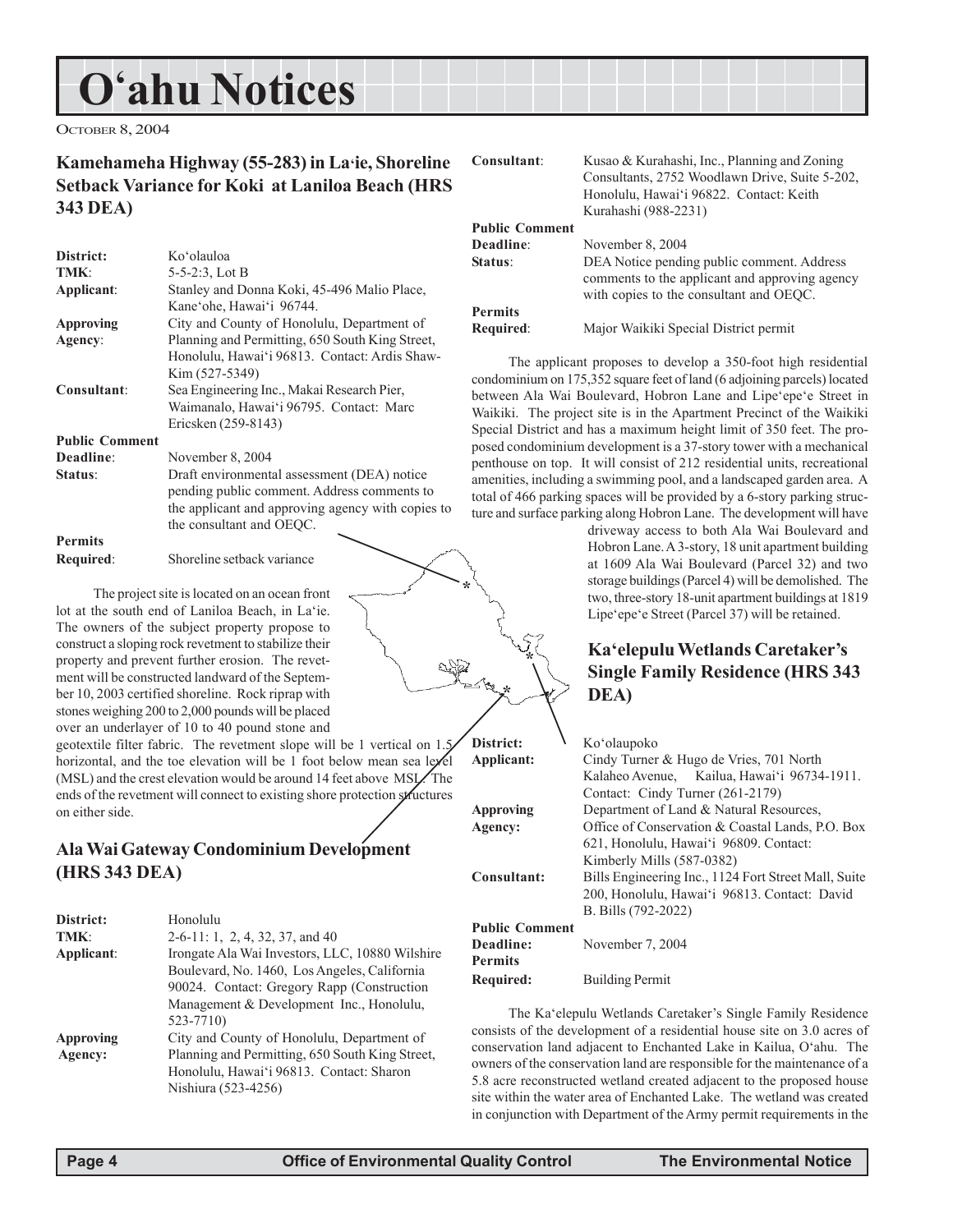

**\***

#### OCTOBER 8, 2004

early 1990's. The purpose of the single family residence, in addition to providing living accommodations, is also to enhance wetland maintenance and supervision.The single family residence consists of a two story dwelling, attached garage, swimming pool and driveway. The total square footage of all structures is 4,959 square feet. It is also proposed to replace wild haole koa (*Leucaena leucocephala*) covering a good part of the site with landscaping and planting. The 3.0 acre house

site area is "dry land" and not a portion of the 5.8 acre reconstructed wetland. The primary permit required for construction, in addition to approval of a Conservation District Use Permit, is a building permit from the City and County of Honolulu. Negative impacts of the project have been identified as short term related to construction including increases in ambient noise and potential silt discharge. There will also be a small amount of increased traffic on Kiuke'e Place. Positive impacts have been identified as enhanced wetland maintenance and supervision. The owners have also committed to enhancement of public wetland observation.

### **Weinberg Villages Waimanalo (HRS 343 FEA-FONSI)**

| District:            | Ko'olaupoko                                      |
|----------------------|--------------------------------------------------|
| TMK:                 | $4 - 1 - 013:030$                                |
| <b>Proposing</b>     | Housing and Community Development                |
| Agency:              | Corporation of Hawai'i, 677 Queen Street, Suite  |
|                      | 300, Honolulu, Hawai'i 96813. Contact: Wayne     |
|                      | Nakamoto (587-0646)                              |
| <b>Determination</b> |                                                  |
| Agency:              | Same as above.                                   |
| Consultant:          | Planning Solutions, Inc., 210 Ward Avenue, Suite |
|                      | 330, Honolulu, Hawai'i 96813. Contact: Perry     |
|                      | White (550-4483)                                 |
| Status:              | <b>FEA-FONSI</b>                                 |
| <b>Permits</b>       | Special management area and                      |
| <b>Required:</b>     | building                                         |

The Housing and Community Development Corporation of Hawai'i (HCDCH) owns the Weinberg Village Waimanalo, which is a transitional shelter for homeless families. The Weinberg Village is located along Kalaniana'ole Highway approximately 3.2 miles east of Castle Junction. This draft environmental assessment (DEA) supports HCDCH's application to the City & County of Honolulu for a Special Management Area Use Permit (SMP) to authorize the construction of a new Community Center and grant a permanent exemption from certain infrastructure developments required as conditions of the original SMP granted by the City in 1993 for the Village's construction. These requirements are: (i) placing the electrical utility lines serving the Village underground, and (ii) constructing a gutter and sidewalk on the side of Saddle City Road opposite the Village. The proposed Community Center would meet the Village's immediate need for space for its program activities and a gathering place for its residents. This would produce multiple tangible benefits for its residents, including providing a place for training and educational activities that would prepare them for

an early return to regular housing. HCDCH believes that a permanent exemption from the mandated infrastructure improvements would not adversely affect the surrounding community and that the cost savings resulting from the exemption would allow them to maximize the benefits of the public funds that are allocated for Weinberg Village. Environmental impacts associated with the project are expected to be limited to small, temporary increases in noise and traffic associated with the con-

> struction of the Center. The utility exemptions being sought would allow the Village to retain the existing above ground utility lines. This would be a divergence from regular City design standards, but would be consistent with the above ground utilities used to serve neighboring areas.

#### **North-South Road and Kapolei Parkway (HRS 343 FEA-FONSI)**

#### **District**: 'Ewa

**TMK**: 9-1-016:108, 109, 129, 120, 127; 9-1-017:004, 046, 068, 069, 071, 075, 086, 088; 9-1-018:001, 004, 005, 007; 9-9-200:2001; 9-2-002:006 **Proposing** Department of Transportation, Highways **Agency**: Division, 869 Punchbowl Street, Honolulu, Hawai'i 96813. Contact: Ron Tsuzuki (587-1830)

#### **Deternination Agency**: Same as above.

**\***

**Consultant**: Parsons Brinckerhoff Quade & Douglas, Inc., 1001 Bishop Street, Suite 3000, Honolulu, Hawai'i 96813. Contact: Wayne Yoshioka (531- 7094)

### **Public Comment**

**Deadline**: August 23, 2004 **Status**: FEA-FONSI

**Permits** CWA §404, NPDES, Historic Preservation **Required:** Review, WQC, Noise, Floodway Variance

The Hawai'i Department of Transportation, in coordination with the City and County of Honolulu, issued a Revised Draft Environmental Assessment for the North-South Road and Kapolei Parkway project (formerly North-South Road project) in 'Ewa, O'ahu. This Revised Draft EA replaced the Draft EA for North-South Road issued in September 1998 and published in the December 23, 1998 *Environmental Notice*. An endangered plant species was found on the alignment of the proposed road and it has taken several years to address the resulting issues. Approval of a Habitat Conservation Plan in March, 2004 has allowed roadway planning to proceed. The proposed project includes a new interchange with the H-1 Freeway, pedestrian and bicycle facilities, and drainage features. The project would supplement the access to the H-1 Freeway presently provided by Fort Weaver Road and Fort Barrette Road, and improve sub-regional mobility. The project was also expanded to include the federalization of the section of Kapolei Parkway between Renton Road and the future intersection with North-South Road. The project includes a range of mitigation measures including the conservation plan for the affected endangered plant species, as well as drainage, erosion, dust and traffic control measures. The project is not anticipated to have significant impacts and is consistent with developing the necessary infrastructure for Kapolei to emerge as O'ahu's second city.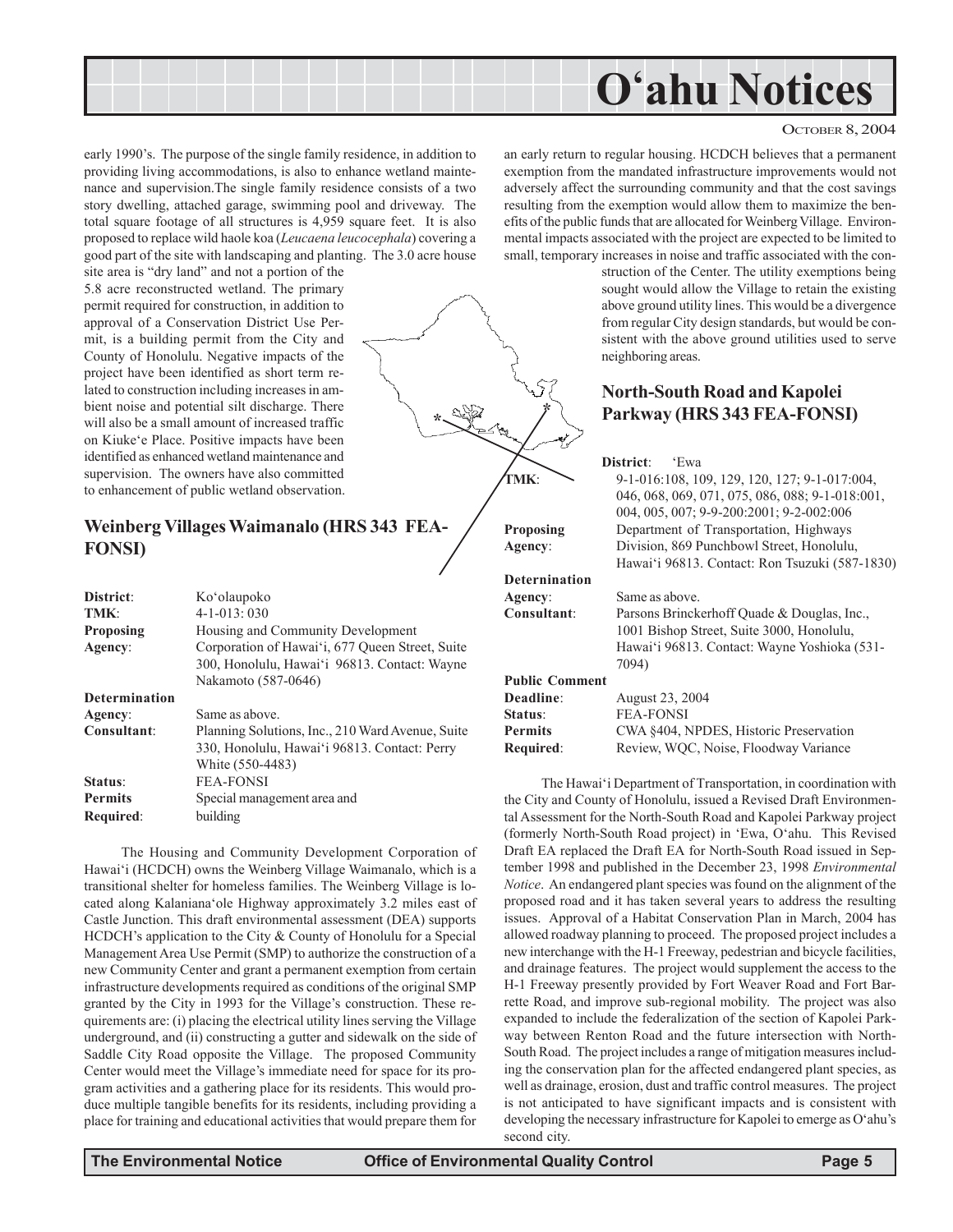## **Hawai'i Notices**

#### OCTOBER 8, 2004

#### **Kawaihae Change in Zoning for State Lands Project (HRS 343 DEA)**

| District:             | South Kohala                                    |
|-----------------------|-------------------------------------------------|
| TMK:                  | $(3rd)$ 6-1-03:15<br>÷                          |
| <b>Proposing</b>      | State of Hawai'i Department of Land and         |
| Agency:               | Natural Resources, Land Division, P.O. Box      |
|                       | 621, Honolulu, Hawai'i 96809. Contact:          |
|                       | Keith Chun (587-0440)                           |
| <b>Determination</b>  |                                                 |
| Agency:               | Same as above                                   |
| Consultant:           | Brian T. Nishimura, Planning Consultant,        |
|                       | 101 Aupuni Street, Suite 217, Hilo, Hawai'i     |
|                       | 96720. Contact: Brian Nishimura (935-7692)      |
| <b>Public Comment</b> |                                                 |
| Deadline:             | November 8, 2004                                |
| Status:               | Draft environmental assessment (DEA) notice     |
|                       | pending public comment. Address comments to     |
|                       | the applicant with copies to the consultant and |
|                       | OEOC.                                           |
| <b>Permits</b>        | Change of zoning, construction plan             |
| Required:             | approval, driveway connections, UIC             |
|                       |                                                 |

The State of Hawai'i, Department of Land and Natural Resources (DLNR), is the owner of approximately 1.32 acres of land in Kawaihae 1st, South Kohala, Island of Hawai'i. The subject property is currently

> vacant and DLNR intends to submit a change of zone application to the Hawai'i County Planning Department to allow for light industrial or mixed commercial/industrial uses. Once the property is rezoned, DLNR intends to offer a long-term lease over the property for sale by public auction. However, because public land laws (HRS §171-13) require that the lease be sold by public auction and awarded to the highest bidder, the specific use or uses of the site cannot be determined until after the lease is auctioned and

awarded. Thus, the impacts discussed in this environmental assessment are discussed in general terms based on potential impacts that could result from any of the uses permitted in the MCX zoning district. Short term impacts anticipated from the proposed construction activity include increased noise levels, dust and exhaust from machinery involved in the installation of the project improvements. The lessee of the property will be required to comply with all applicable state and County requirements including the State Department of Health regulations and any requirements to utilize best management practices to minimize impacts. Potential long term impacts for the project include development generated runoff and drainage issues which will be addressed through compliance with requirements of the Department of Public Works.

## **Kaua'i Notices**

#### **Boy Scouts' Camp Alan Faye Subdivision, Waimea Canyon State Park (HRS 343 FEA-FONSI)**

| District:          | Waimea                                       |
|--------------------|----------------------------------------------|
| TMK:               | $1-4-01:2; 1-4-01:15$                        |
| Applicant:         | Boy Scouts of America, Aloha Council         |
|                    | 42 Pu'iwa Road, Honolulu, Hawai'i 96817-     |
|                    | 1127. Contact: Rees Falkner (595-6366)       |
| <b>Approving</b>   | Department of Land and Natural Resources,    |
| Agency:            | State of Hawai'i, P.O. Box 621, Honolulu,    |
|                    | Hawai'i 96809. Contact: Kimberly Mills (587- |
|                    | (0382)                                       |
| <b>Consultant:</b> | PBR Hawai'i, 1001 Bishop Street, ASB Tower,  |
|                    | Suite 650, Honolulu, Hawai'i 96813-3484.     |
|                    | Contact: Tom Schnell (521-5631)              |
| Status:            | <b>FEA-FONSI</b>                             |
| <b>Permits</b>     |                                              |
| <b>Required:</b>   | Conservation district use                    |

As part of a land exchange with the State, Boy Scouts of America, Aloha Council (Boy Scouts) will acquire a 29-acre property on Kaua'i known as Camp Alan Faye that they had been leasing from the State. Located within Waimea Canyon State Park (and in the Conservation District), a subdivision of the camp property from the larger parcel is required to complete the exchange. Subdivision of land within the Conservation district requires a Conservation District Use Permit, and a draft environmental assessment has been prepared as one of the prerequisites to obtaining the permit. The subdivision is technically a legal



procedure to demarcate the boundaries of each parcel on a subdivision map and no physical land use changes are proposed at this time as part of the subdivision or under the Conservation District Use Permit. Since no new uses are currently proposed, subdivision will not create physical impacts on the property. Thus, there are no findings of significant impacts, and no mitigative strategies are warranted. Any future

changes in land uses may require a separate environmental assessment or environmental impact statement in which specific impacts related to the future proposed land use and mitigative measures would need to be addressed. Positive impacts to the social and economic welfare of the community and State are expected as a result of the land exchange and subdivision. The State will receive lands that will generate significant revenues in exchange for the camp property for which the State had been receiving nominal revenues. The subdivision of the Camp Alan Faye parcel from the Waimea Canyon State Park parcel will help to strengthen the Boy Scouts' ability to carry out its mission and provide quality scouting opportunities. The long-term result will enhance the social fabric and well-being of the community and contribute to an ethical, moral, and responsible citizenry with the abilities to positively contribute to Hawai'i's social and economic well-being.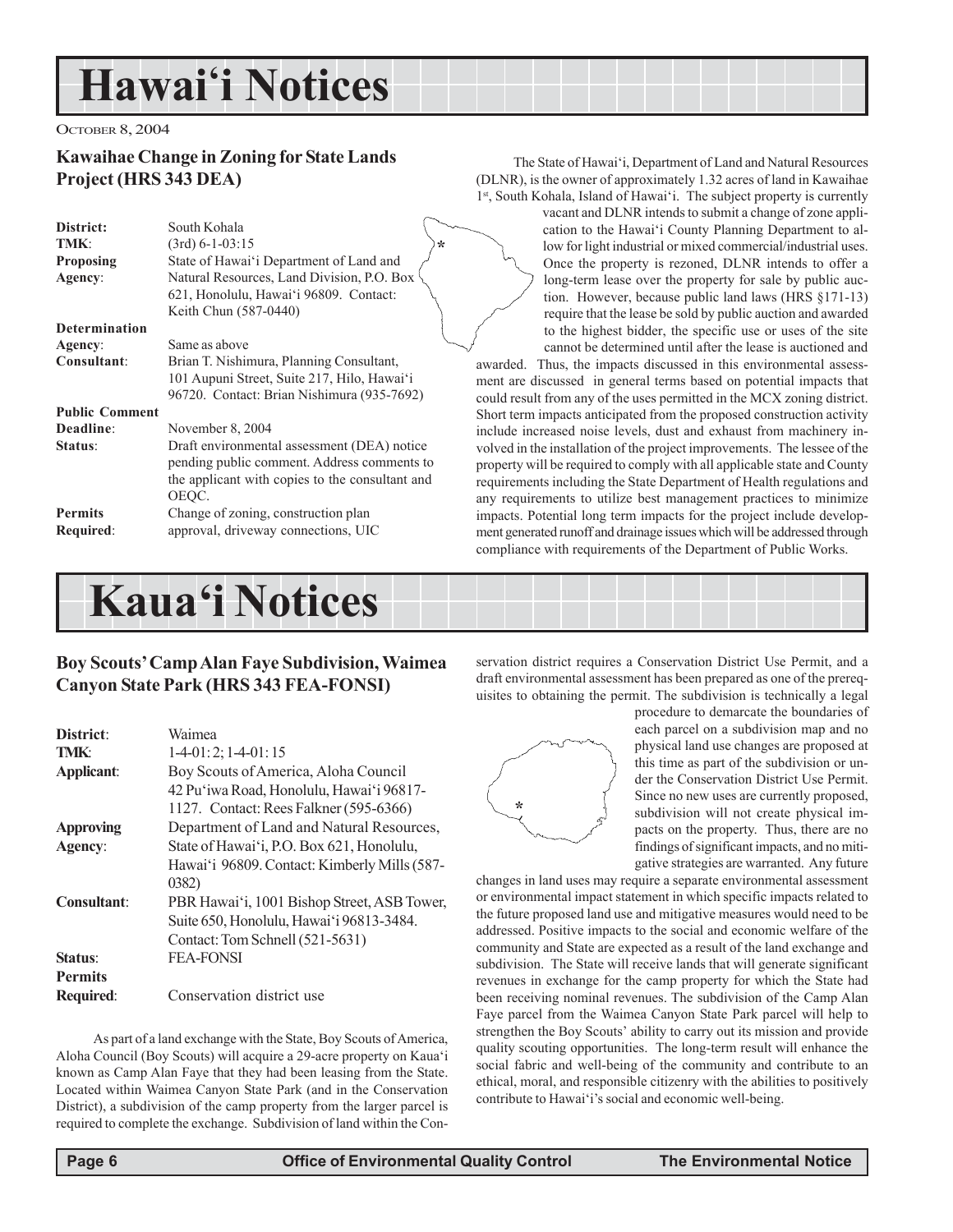

#### OCTOBER 8, 2004

#### **Waine'e Street (771), Demolition of Historic Garage in Lahaina Historic District (HRS 343 DEA)**

| District:        | Lahaina                                          |
|------------------|--------------------------------------------------|
| TMK:             | $(2nd)$ 4-6-009: 040                             |
| Applicant:       | Jorge Velez-Guerra, 771 Waine'e Street, Lahaina, |
|                  | Hawai'i 96767                                    |
| <b>Approving</b> | County of Maui, Planning Department, 250 S.      |
| Agency:          | High Street, Wailuku, Hawai'i 96793. Contact:    |
|                  | Kivette A. Caigoy (270-7735)                     |
| Status:          | <b>FEA-FONSI</b>                                 |
| <b>Permits</b>   | District Boundary Amendment, NPDES,              |
| Required:        | Change in Zoning, Subdivision, Grading           |

The project site is located within the Lahaina National Historic District at 771 Waine'e Street, at TMK 4-6-009:040, Lahaina, Maui, Hawai'i. The property is improved with a single family residence and related accessory improvements. The owner proposes to demolish the existing garage, constructed in 1952.



#### **Consolidated Baseyards Light Industrial Subdivision (HRS 343 FEA-FONSI)**

| District:        | Wailuku                                         |
|------------------|-------------------------------------------------|
| TMK:             | 3-8-007: 089, 143, 144                          |
| Applicant:       | Consolidated Basevards, LLC                     |
|                  | 33 Lono Avenue, Suite 450A                      |
|                  | Kahului, Hawai'i 96732                          |
|                  | Contact: Roderick Fong (893-2300)               |
| <b>Approving</b> | State Land Use Commission, P.O. Box 2359,       |
| Agency:          | Honolulu, Hawai'i 96804-2359. Contact:          |
|                  | Anthony Ching (587-3822)                        |
| Consultant:      | Munekiyo & Hiraga, Inc., 305 High Street, Suite |
|                  | 104, Wailuku, Hawai'i 96793. Contact: Karlynn   |
|                  | Kawahara (244-2015)                             |
| Status:          | <b>FEA-FONSI</b>                                |
| <b>Permits</b>   | District Boundary Amendment, NPDES,             |
| Required:        | Change in Zoning, Subdivision, Grading          |
|                  |                                                 |

The applicant for the entitlement request is Consolidated Baseyards, LLC. The subject property is located in Waikapu, Maui, Hawai'i. The project site consists of 23.2 acres, previously subdivided into three (3) separate lots (Lot 2-A, 2-B and 2-C of Kopa'a Subdivision No. 2). Approximately 12 acres of the project site are currently utilized for storage of equipment and materials and minor servicing through a State Special Use Permit and a County Conditional Permit. The remainder of the project site is vacant with buffelgrass and kiawe trees. The 23.2-acre parcel fronts Waiko Road and will be subdivided into approximately 39 improved lots. The lot sizes are proposed to

range in size from 10,137 square feet to approximately 85,502 square feet. Fronting the project site and east towards Kuihelani Highway, Waiko Road has an existing 60-foot right-of-way. Improvements to the County right-of-way will be undertaken by the applicant. The applicant is coordinating with the Department of Public Works and Environmental Management in order to complete plans for necessary roadway improvements to the northern (adjoining half) of Waiko Road to County standards. The Wailuku-Kahului Community Plan designates the subject property for Light Industrial Use. However, the 23.2-acre parcel is currently classified "Agricultural" by the State Land Use Commission (LUC). As such, a petition for boundary amendment will be filed with the LUC to seek the needed "Urban" classification. Finally, the entire 23.2-acre site is County-zoned "Agricultural". In order to establish consistency with the Wailuku-Kahului Community Plan, the proposed subdivision requires a change in zoning to the "M-1", Light Industrial.

#### **Lokahi Kuhua Subdivision (HRS 343 FEA-FONSI)**

| <b>District:</b><br>TMK:<br>Proposing<br>Agency: | Lahaina<br>4523:070 & 072<br>County of Maui, Department of Housing and<br>Human Concerns, 200 South High Street,<br>Wailuku, Hawai'i 96793. Contact: Ed Okubo<br>$(270 - 7805)$ |
|--------------------------------------------------|---------------------------------------------------------------------------------------------------------------------------------------------------------------------------------|
| Determination                                    |                                                                                                                                                                                 |
| Agency:                                          | Same as above.                                                                                                                                                                  |
| Consultant:                                      | Chris Hart & Partners, Inc., 1955 Main Street,<br>Suite 200, Wailuku, Maui, Hawai'i 96793.<br>Contact: Christopher Hart (242-1955)                                              |
| <b>Status:</b>                                   | <b>FEA-FONSI</b>                                                                                                                                                                |
| Permits                                          | Subdivision, Variance, Grading,                                                                                                                                                 |
| Required:                                        | Building, Electrical, Plumbing                                                                                                                                                  |

The proposed project is an affordable housing project that is priced for a family of four earning 80 percent of the median income. The project involves the development of a 12 lot single family residential subdivision utilizing the zero lot line design concept. The proposed house and lot package will be sold in fee simple to first time home buyers. Prices will be in the \$200,000 to \$225,000 range. The project site comprises an area of 1.676 acres and is situated on the mauka side of the former Pioneer Mill in Lahaina, Island of Maui and within the Kuhua Tract subdivision developed in the 1930's for employee housing. The subject property is situated within the State Urban District and is zoned R 1 Residential District. Over the years, the subject site has been used a dumping site for landscaping and household debris. Construction will include a main dwelling on each lot consisting of 3 bedrooms and 2 baths. The dwellings will be of wood frame. Lots range in size from 3,687 square feet to 4,718 square feet in area with an average lot size of 4,303 square feet. The proposed development is not anticipated to result in significant environmental impacts. Public infrastructure and services are or will be adequate to serve the project and are not expected to be significantly burdened by the project. The proposed project is not anticipated to impact public view corridors and is not anticipated to produce significant adverse impacts on the visual character of the surrounding environs.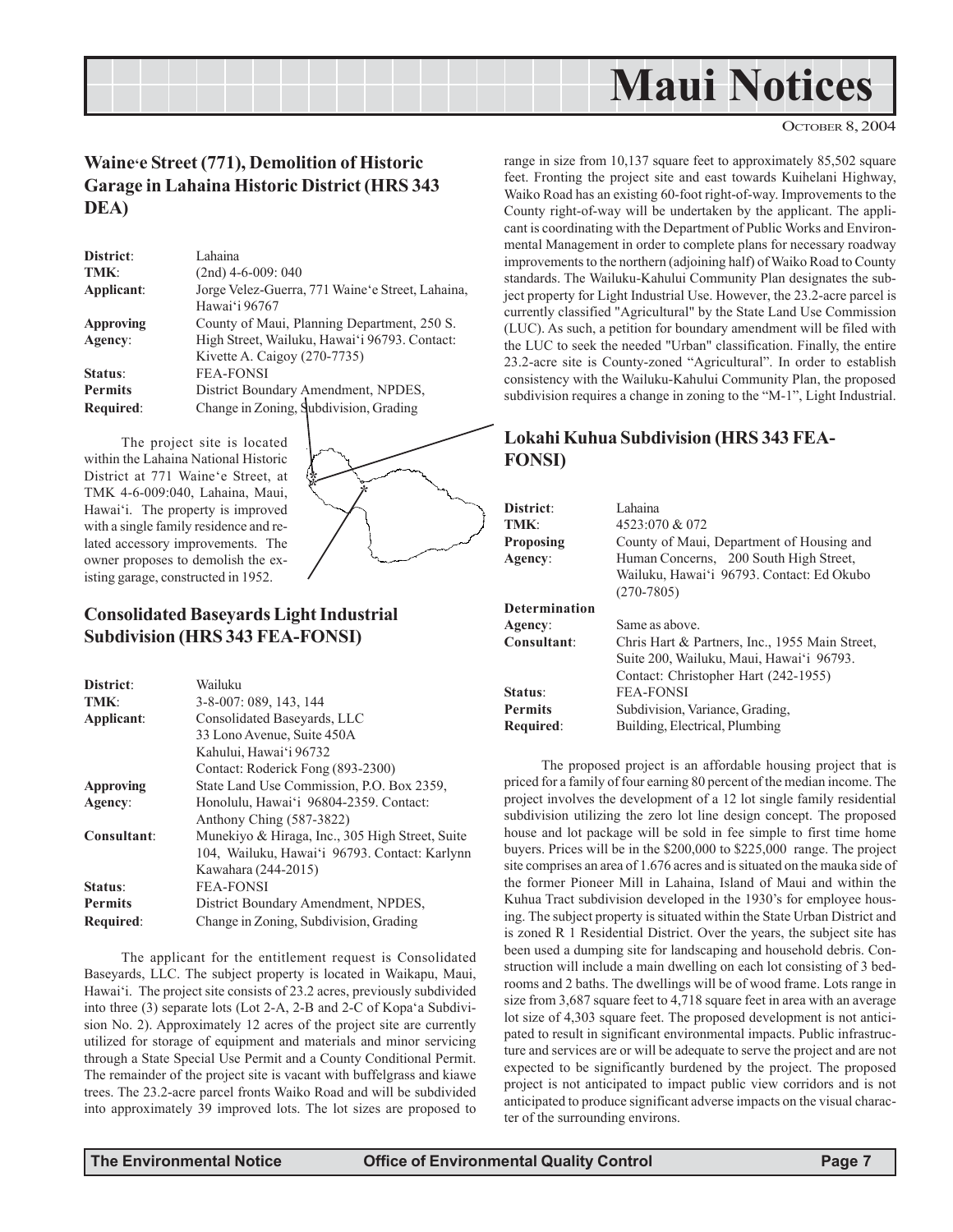## **Maui Notices**

OCTOBER 8, 2004

### **Pa'ia-Haiku Community Plan Amendment (HRS 343 FEA-FONSI)**

| District:            | Makawao                                          |
|----------------------|--------------------------------------------------|
| TMK:                 | $2 - 6 - 008:019$                                |
| <b>Proposing</b>     | County of Maui, Department of Planning,          |
| Agency:              | 250 South High Street, Wailuku, Hawai'i 96793.   |
|                      | Contact: Kivette Caigoy (270-7735)               |
| <b>Determination</b> | Maui Planning Commission, c/o Department         |
| Agency:              | of Planning, County of Maui, 250 South High      |
|                      | Street, Wailuku, Hawai'i 96793. Contact: Kivette |
|                      | Caigov (270-7735)                                |
| Consultant:          | Munekiyo & Hiraga, Inc., 305 High Street, Suite  |
|                      | 104, Wailuku, Hawai'i 96793. Contact: Matt       |
|                      | Slepin (244-2015)                                |
| Status:              | <b>FEA-FONSI</b>                                 |
| <b>Permits</b>       | Community Plan Amendment, Demolition,            |
| Required:            | Special management area                          |

The Council of the County of Maui has initiated land use requests involving an amendment to the Pa'ia-Haiku Community Plan from "Public/Quasi-public" to "Single-family" and a change in zoning from "Interim" to "R-1, Residential" for property at 281 Hana Highway, Pa'ia, Maui. The subject property in lower Pa'ia encompasses an area of approximately 5,160 square feet and has been used for singlefamily residential purposes for 69 years. The Planning and Land Use Committee of the Maui County Council, in consultation with the Department of Planning, concluded that the current Community Plan and County Zoning designations are a result of mapping discrepancies which should be corrected. Implementation of the land use changes will enable the property owner to demolish the existing, deteriorating structure and to rebuild a new, single-family residence on the property. The County Council has approved a resolution referring bills seeking the abovereferenced Community Plan Amendment and Change in Zoning to the Maui Planning Commission. The Corporation Counsel has ruled that a Council-initiated Community Plan Amendment will require an Environmental Assessment (EA) pursuant to Chapter 343, Hawai'i Revised Statutes.

#### **Atlantis Submarines Twin Peaks Artificial Reef off Puamana Beach Park in Lahaina (HRS 343 DEIS)**

| District:  | Lahaina                                           |
|------------|---------------------------------------------------|
| TMK:       | Not applicable; submerged lands                   |
| Applicant: | Atlantis Submarines Hawai'i, LLC, 658 Front       |
|            | Street, No. 175, Lahaina, Hawai'i 96761. Contact: |
|            | Jim Walsh (667-6604)                              |
| Approving  | State of Hawaii - Department of Land and          |
| Agency:    | Natural Resources, Office of Conservation and     |
|            | Coastal Lands, 1151 Punchbowl Street, Room        |
|            | 220, Honolulu, Hawai'i 96813. Contact: Samuel     |
|            | J. Lemmo (587-0381)                               |

**BEI Environmental Services, 311 B Pacific Street,** Honolulu, Hawai'i 96817. Contact: Jodie Pang (535-6050)

|                       | 100000001                                      |
|-----------------------|------------------------------------------------|
| <b>Public Comment</b> |                                                |
| Deadline:             | November 22, 2004                              |
| Status:               | Draft environmental impact statement (DEIS)    |
|                       | pending public comment. Address comments to    |
|                       | the applicant with copies to the approving     |
|                       | agency, the consultant and OEQC.               |
| <b>Permits</b>        | Conservation district, CWA §404 water          |
| Required:             | quality certification, CZM Federal consistency |
|                       | determination, CWA $\&404$ from the Army Corps |
|                       | of Engineers                                   |
|                       |                                                |

Atlantis Submarines Hawai'i, LLC, (Atlantis Submarines) proposes to install two artificial reefs and an associated mooring buoy approximately 1.5 miles south of Lahaina Harbor and approximately 3,100 feet offshore of Puamana Beach Park. Upon approval, Atlantis submarines plants to first sink a cleaned vessel, the *Carthaginian*, at one of the two proposed artificial reef "drop zones." As funds become available, Atlantis Submarines plans to develop the other artificial reef drop zones through the use of engineered artificial reef structures and/or other cleaned vessels. The purpose of the proposed project is threefold: (1) alleviate pressure on the existing natural reef system from overuse; (2) promote reef and fish biomass increase for commercial and recreational users, primarily divers; and, (3) provide an eucational opportunity to study the biomass increase over time. The mooring buoy will allow safe and secure mooring above the artificial reefs and be available to the public. The proposed project site consists of Drop Zone A, a one-half acre (21,780 square foot) circular area with a diameter of approximately 167 feeet centered on latitude 20 50 59 north, and longitude 156 40 15 west, and Drop Zone B, another one-half acre (21, 780 square foot) circular area with a diameter of appropximately 167 feet centered on latitude 20 50 45 north and longitude 156 40 04 west. The water depth at both Drop Zones is approximately 100 feet (16



fathoms). It is proposed that the two Drop Zones be designated artificial reef sites where artificial path reefs would be developed. Atlantis Submarines already conducts submarine tours in the vicinity of the two proposed drop zones. However, coral and fish are not abundant in the area, and only a few small patch reefs are present. The sea floor in the area is primarily sandy

and partially covered with *Halimeda*, a calcareous green seaweed. The two drop zones were selected because they are devoid of living coral and the current habitat supports little life and is prevalent in the area. The project is being funded by Atlantis Submarines and no state or county funds are involved. The project is not being performed to mitigate damage to another reef system by Atlantis or any other entity. Atlantis chose to support and fund the project because they have a vested interest in the three goals of the project and their corporate mission includes environmental stewardship. The public and other commercial operations will have access to the artificial reefs. There will be a public meeting regarding the proposed project on **October 18, 2004**, at the Wharf Cinema Center Conference Room, 658 Front Street, Lahaina, Maui, starting at 5:00 P.M. in the evening.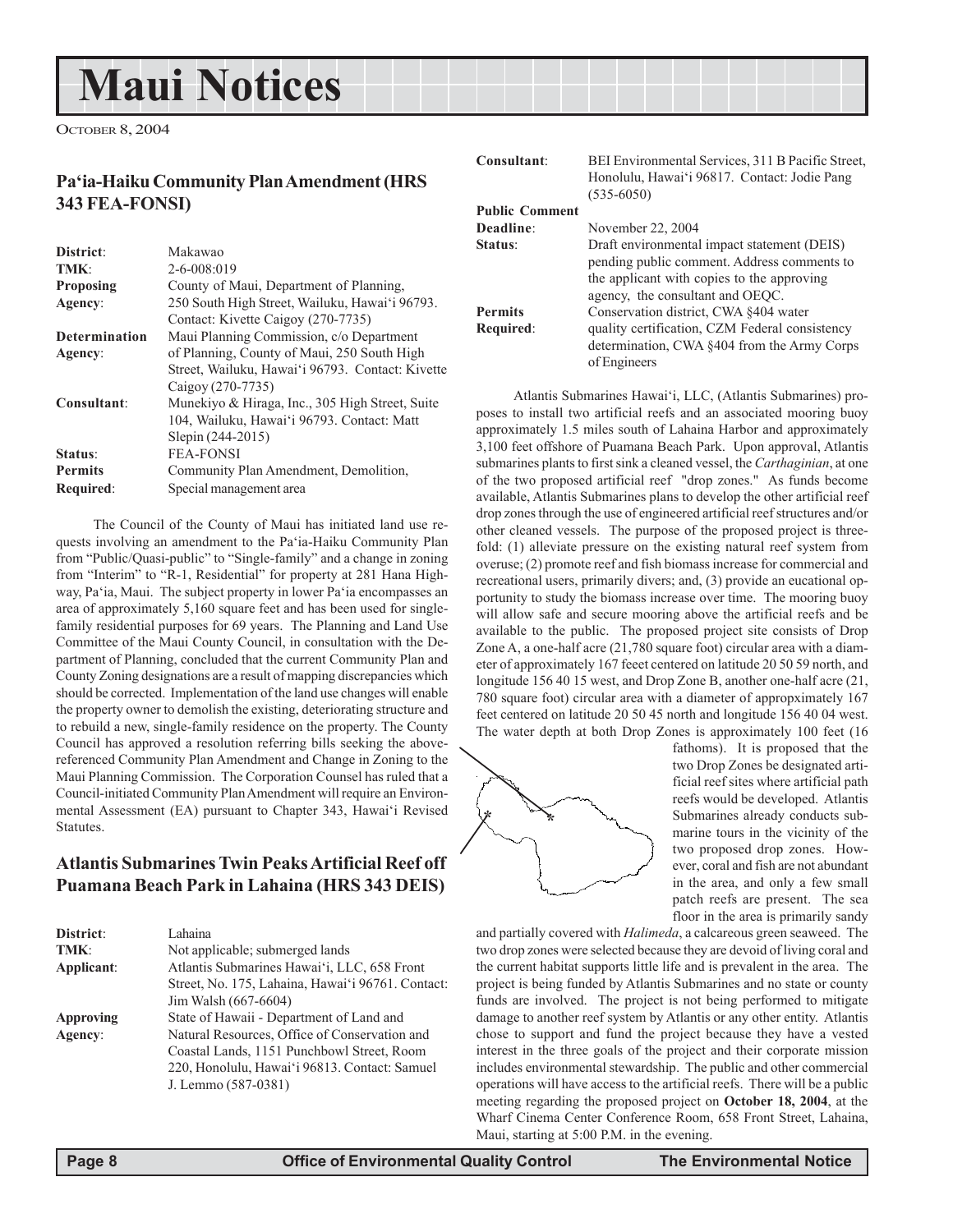## **Federal Notices Federal Notices**

#### **Ballistic Missile Defense System EIS and Public Hearing in Honolulu (NEPA PDEIS)**

The Missile Defense Agency (MDA) has prepared a Programmatic Environmental Impact Statement (PEIS) for the Ballistic Missile Defense System (BMDS). The Draft BMDS PEIS is available through the Internet at http://www.acq.osd.mil/mda/peis/html/home.html or can be viewed in hard copy at a list of repositories available at this web site. The MDA invites the general public, Federal Agenices, Native American tribes, State and local governments and other interested parties to provide comments on the Draft BMDS PEIS. A public hearing will be held on Tuesday, October 26, 2004, at 6:00 P.M. in the evening at the Best Western Plaza Hotel, 3253 North Nimitz Highway, Honolulu, Hawaii. Please call 1-(877) MDA-PEIS (1-877-632-7347) or visit the website above for more information (September 29, 2004, letter of Patrick Clancy, MDA to OEQC).

#### **Marine Mammal Meetings in Kailua Kona**

The Marine Mammal Commission and its Committee of Scientific Advisors on Marine Mammals will meet in executive session on Tuesday, October 26, 2004, from 8:30 A.M. to 10 A.M. The public sessions of the Commission and the Committee meeting will be held on Tuesday, October 26, 2004, from 10:00 A.M. to 5:15 P.M., on Wednesday, October 27, 2004, from 8:30 A.M. to 5:00 P.M., and on Thursday, October 28, 2004, from 1:30 P.M. to 5:15 P.M. The meetings will be held at the Royal Kona Resort, 75-5852 Alii Drive, Kailua-Kona. The executive session will be closed to the public. At it, matters relating to international negotiations in process, personnel, and the budget of the Commission will be discussed. All other portions of the meeting will be open to public observation. Public participation will be allowed as time permits and as determined to be desirable by the Chairman. The Commission and Committee will meet in public session to discuss a broad range of marine mammal matters, focusing primarily on Hawaii and the Pacific islands region. Although subject to change, major issues that the Commission plans to consider at the meeting include cetacean stock assessment and fisheries management throughout the Pacific islands region; humpback whales in Hawaii; marine mammal stranding response efforts in Hawaii; Hawaiian monk seals; management of national wildlife refuges in the Northwestern Hawaiian Islands (NWHI); the NWHI Coral Reef Ecosystem Reserve; and spinner dophin populations in Hawaiian waters. For more details, contact David Cottingham, Executive Director, Marine Mammal Commission, 4340 East-West Highway, Room 905, Bethesda, Maryland 20814, telephone (303) 504-0087 (see, 69 F.R. 57974, September 28, 2004).

#### **Tinian Monarch Removed from Endangered Species List**

In a final rule, effective September 21, 2004, the U.S. Fish and Wildlife Service (FWS) has removed a forest bird endemic to Tinian island in the Mariana archipelago known as the Tinian Monarch (*Monarcha takatsukasae*) from the Federal List of Endangered and Threatened Wildlife. The monarch was listed as endangered (35 F.R.

8491, June 2, 1970), because its population was thought to be critically low due to the destruction of native forests by pre-World War II (WW II) agricultural practices, and by military activities during WWII. We conducted forest bird surveys on Tinian in 1982, which resulted in a population estimate of 39,338 monarchs. Based on the results of this survey, the monarch was downlisted to threatened (52 F.R. 10890, April 7, 1987). A study of monarch breeding biology in 1994 and 1995 resulted in a population estimate of approximately 52,904 birds. In 1996, a replication of the 1982 surveys yielded a population estimate of 55,721 birds. The 1996 survey also found a significant increase in forest density since 1982, indicating an improvement in monarch habitat quality (see, 69 F.R. 56367, September 21, 2004).

#### **Nene Recovery Plan (Draft Revision)**

The U.S. Fish and Wildlife Service (FWS) is seeking public comments on or before November 23, 2004, on a draft revised recovery plan for the Nene (*Branta sandvicensis*) for public review and comment. Copies of the recovery plan are available from review by appointment at the FWS Honolulu Office; please call Dr. Ann Marshall at (808) 792- 9400 for details (see, 69 F.R. 57356, September 24, 2004).

#### **Emergency Exemption for Calcium Hydroxide as a Ranacide in Hawai'i**

The U.S. Environmental Protection Agency (EPA) is seeking public comment on the use of Calcium hydroxider (CAS No. 1305-62- 0) to treat up to 4,000 acres of outdoor plants in nurseries, residential areas, parks , hotels, resorts, forest habitats, and natural areas to control Conqui (*Eleutherodactylus coqui*) and Greenhouse frogs (*Eleutherodactylus planirostris*). Comments, identified by docket identifier number OPP-2004-0290 must be received by the EPA on or before October 12, 2004. Send comments to Public Information and Records Integrity Branch (7502C), Office of Pesticide Programs, U.S. Environmental Protection Agency, 1200 Pennsylvania Avenue NW, Washington DC 20460-0001, Attention: Docket ID Number OPP-2004-0290. For more information, contact Stacey Milan-Groce at (703) 308-5433 or by electronic mail at milan.stacey@epa.gov (see, 69 F.R. 57286, September 24, 2004).

#### **Fishery Council Meeting**

The Western Pacific Fishery Management Council (WPFMC) will meet on October 12–15, 2004, at the Pagoda Hotel, 1525 Rycroft Street in Honolulu. Its Scientific and Statistical Committee will meet on October 5–7, 2004, at the Council's conference room at 1164 Bishop Street, Suite 1400 in Honolulu. For details, call Kitty Simonds at (808) 522-8220 (see, 69 F.R. 57665, September 27, 2004).

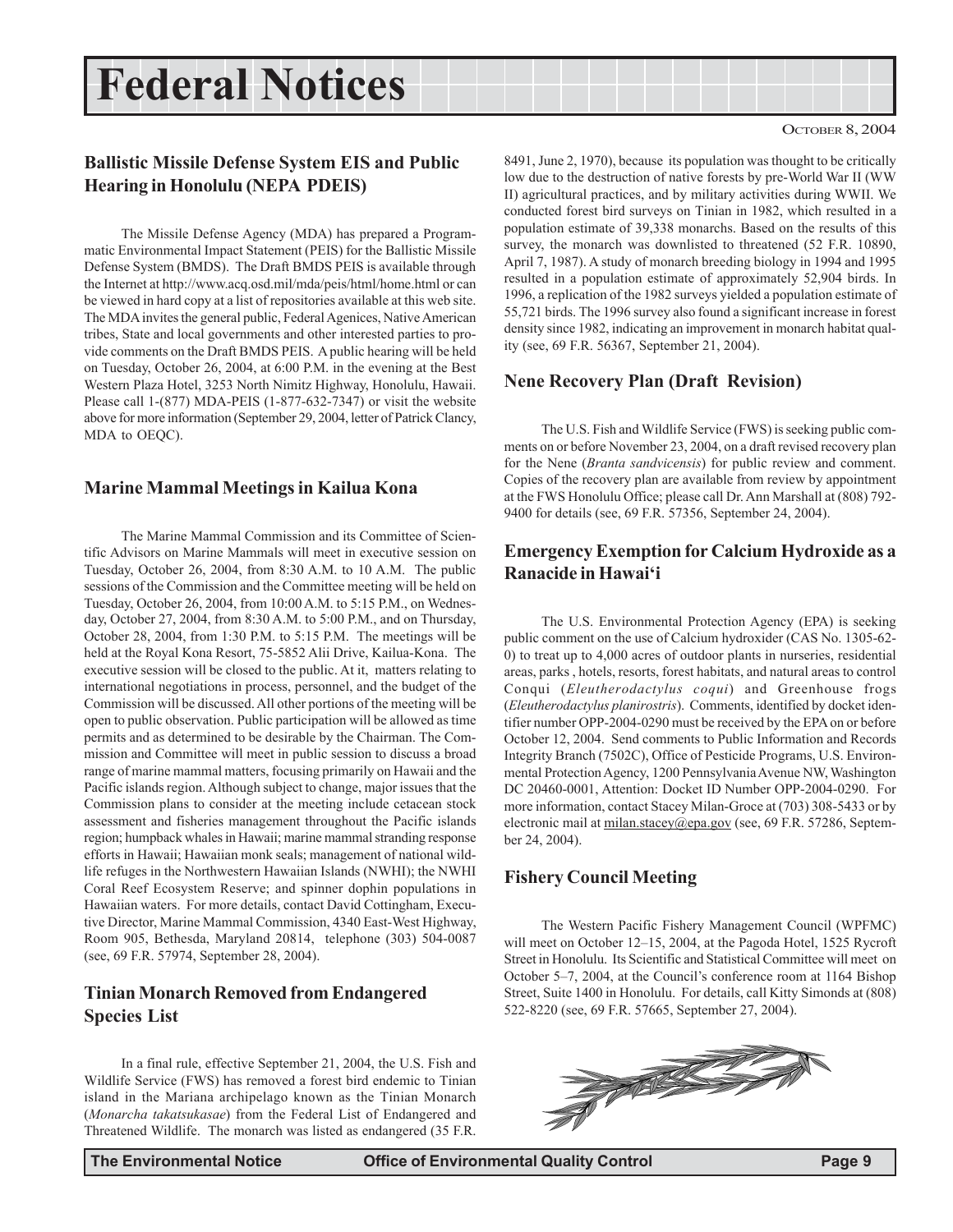## **Environmental Tip**

OCTOBER 8, 2004

## *Environmental Basics*



**13** simple arrays of numbers (scalars, vectors, matrices) or functions that transform according to certain rules under a

change of coordinate system (e.g., from Cartesian to spherical or cylindrical)

- **14** eventual fate of organic compounds in the environment, attributed almost entirely to biodegradation
- **19** process by which an organic pollutant absorbs solar radiation to undergo degradation
- **22** a place where ground water naturally comes to the surface at the intersection of the water table and the land surface
- **23** name of a series of seamounts that extend from Kure Atoll to the Aleutian Islands
- **24** 17th century Frenchman (1608-1680) who made the first quantitative measurements of hydrologic phenomena of the Upper Seine basin in his 1674 work entitled "*De l'origine des fontaines*"
- **25** adjective describing the "fringe" area of the saturated zone just above the water table where water is held in the soil by surface tension
- **26** the stratospheric ozone layer effectively prevents this type of irradiation (less than 290 nm in wavelength) from reaching the ecosphere
- **27** the shortest line between two points on any mathematically derived surface (e.g., plane, hyperplane, sphere, etc.)
- **28** term for oxygen toxicity characteristic of obligate anaerobes

**Across**

- **1** spaces between particles within geological material (rock or sediment) occupied by water and/or air
- **4** native land mollusks consisting of more than a thousand species living in trees in the Hawaiian forests of O'ahu, Maui, Lana'i and Moloka'i
- **6** a ratio of the volume of void space to the volume of aquifer material quantifying the degree to which an aquifer possesses pores or cavities that contain air or water
- **8** physical phenomenon arising from the curvature of four dimensional space-time and elegantly articulated by Albert Einstein (1879-1955) in his general theory of relativity
- **10** geochronometry measures geologic time based on the radioactive decay of this entity consisting of one or more atoms whose nuclei have the same number of protons but different number of neutrons
- **12** name of the Northwestern Hawaiian island having the highest elevation (277.4 meters)
- **2** depression of the land surface as a result of too much ground water withdrawal
- **3** all the land area and water within the confines of a drainage divide in which all surface runoff will pass through an identifiable outlet such as a stream or river
- **4** an aquifer in which ground water is held under pressures greater than atmospheric by upper and lower confining layers, forcing water to rise in wells to heights above the top of the aquifer
- **5** vertical drop of the water level in a well caused by ground water pumping
- **6** the capacity of porous rock, sediment, or soil to transmit ground water; a measure of the interconnectedness of a material's pore spaces and the relative ease of fluid flow under unequal pressure
- **7** process that begins when rainfall filters down through the soil and rock and that allows water to replenish an aquifer

**Down**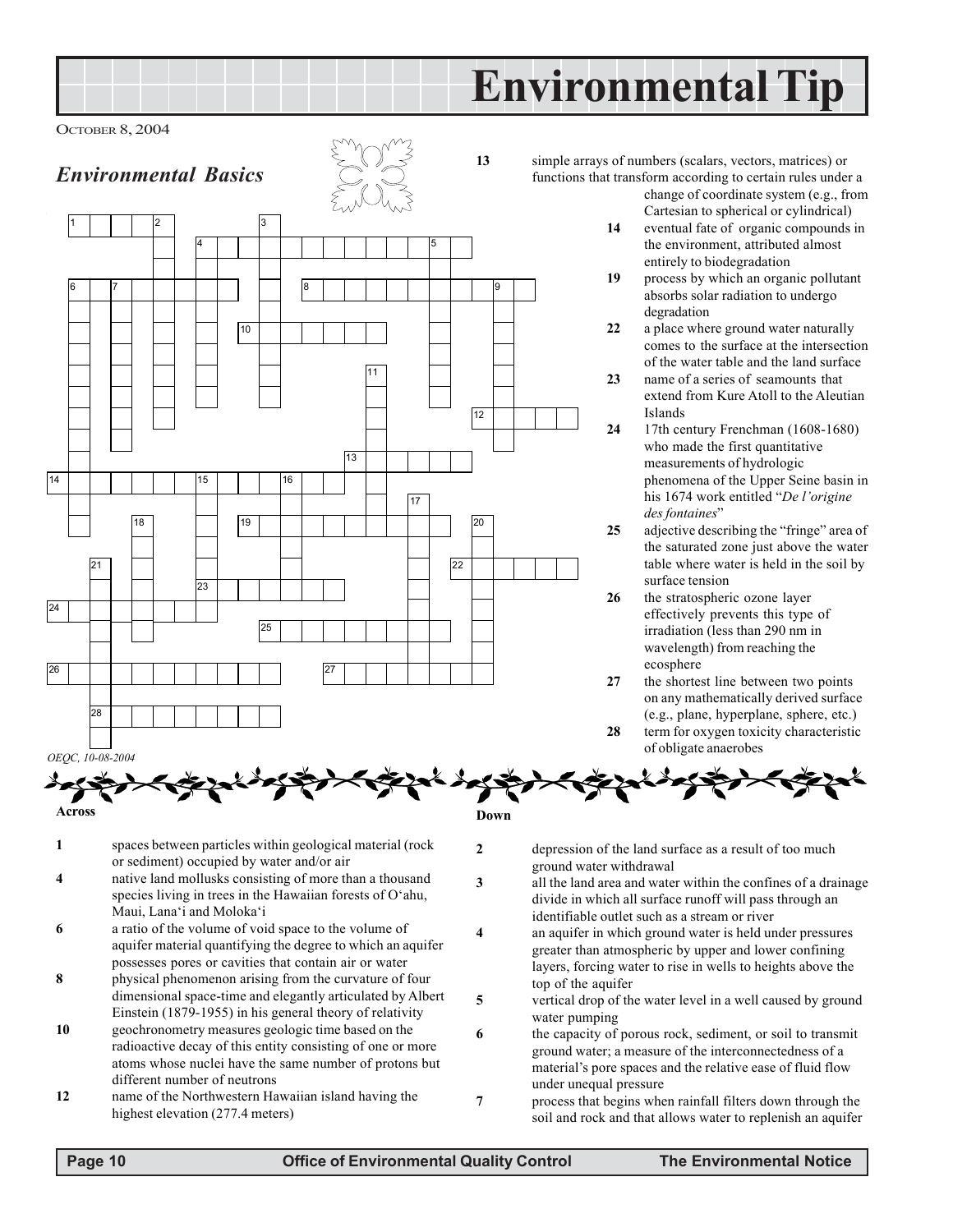**Environmental Tip**

OCTOBER 8, 2004

- **9** term for oxygen tolerance or the preference for a reduced oxygen atmosphere for facultative anaerobes
- **11** if one gazes at the horizon, the \_\_\_\_\_\_\_\_\_\_\_ of the surface of the earth (a 3 dimensional sphere) appears locally Euclidean (but in reality, is Lorentzian)
- **15** lines on a map connecting points receiving equal rainfall
- 16 lines on a map connecting points of equal pressure
- **17** movement of ground water to the surce into a lake, river or other surface water body; or outflow of ground water from a pumping or flowing well
- **18** name of the Northwestern Hawaiian island having the largest area (397 hectares)
- **20** descriptor for microbial habitat of the pelagic zone in the ocean that receives solar radiation
- **21** K<sub>ow</sub>, also known as the "octanol-water coefficient" is used as a measure in environmental fate and degradation studies of the tendency of a chemical to distribute itself between an organic phase and an aqueous phase

*Solution in the November 8, 2004, issue*

#### **For further study and reading**

- Warren J. Lyman, William F. Reehl, and David H. Rosenblatt, *Handbook of Chemical Property Estimation Methods, Environmental Behavior of Organic Compounds*, American Chemical Society, Washington D.C., 1990
- Charles W. Misner, Kip S. Thorne, and John Archibald Wheeler, *Gravitation*, W. H. Freeman and Company, New York, 2000
- University of Hawai'i, Department of Geography, *Atlas of Hawaii*, Second Edition, University of Hawai'i Press, Honolulu, 1983



*Solution to last month's puzzle*



### **October 13, 2004, Meetings at Various Times in Leiopapa A Kamehameha**

The Environmental Council of the Department of Health and its various standing and ad hoc committees is scheduled to meet on Wednesday, October 13, 2004, at various times and in various rooms in Leiopapa A Kamehameha, located at 235 South Beretania Street, Honolulu, O'ahu. For more information, please call the Office of Environmental Quality Control at (808) 586-4185. To be placed on an electronic mail notification list of Environmental Council meetings, please send an electronic mail to Leslie Segundo, Environmental Health Specialist, Office of Environmental Quality Control at LSEGUND@mail.health.state.hi.us. The meeting notices and agenda of the Environmental Council are also available on the State's Calendar Meeting Announcements Internet Website at the following Uniform Resource Locator (URL):

http://www.ehawaiigov.org/serv/ eventcal?PF=hic&Clist=81&\_action=View+Calendar.

#### **Adobe Acrobat PDF Files of Environmental Assessments from 1990-2003 Available at No Cost**

The Office of Environmental Quality Control, with Federal funding from the National Oceanic and Atmospheric Administration through the State's Coastal Zone Management Program has scanned final environmental assessments from 1990-2003 as Adobe Acrobat Portable Document Formant (PDF) files. The files are available in two ways *at no cost* to environmental consultants, community groups and organizations, as well as interested persons. (1) You may burn a compact disc of these files on OEQC's computer. Simply make an appointment by calling 586-4185 and bring approximately 17 compact discs (to store approximately 3.9 GB of data). *OEQC will NOT supply compact discs*. (2) Present a valid State driver's license, State identification, or passport, and fill out a check-out slip and borrow a set of the compact discs for a three-day loan.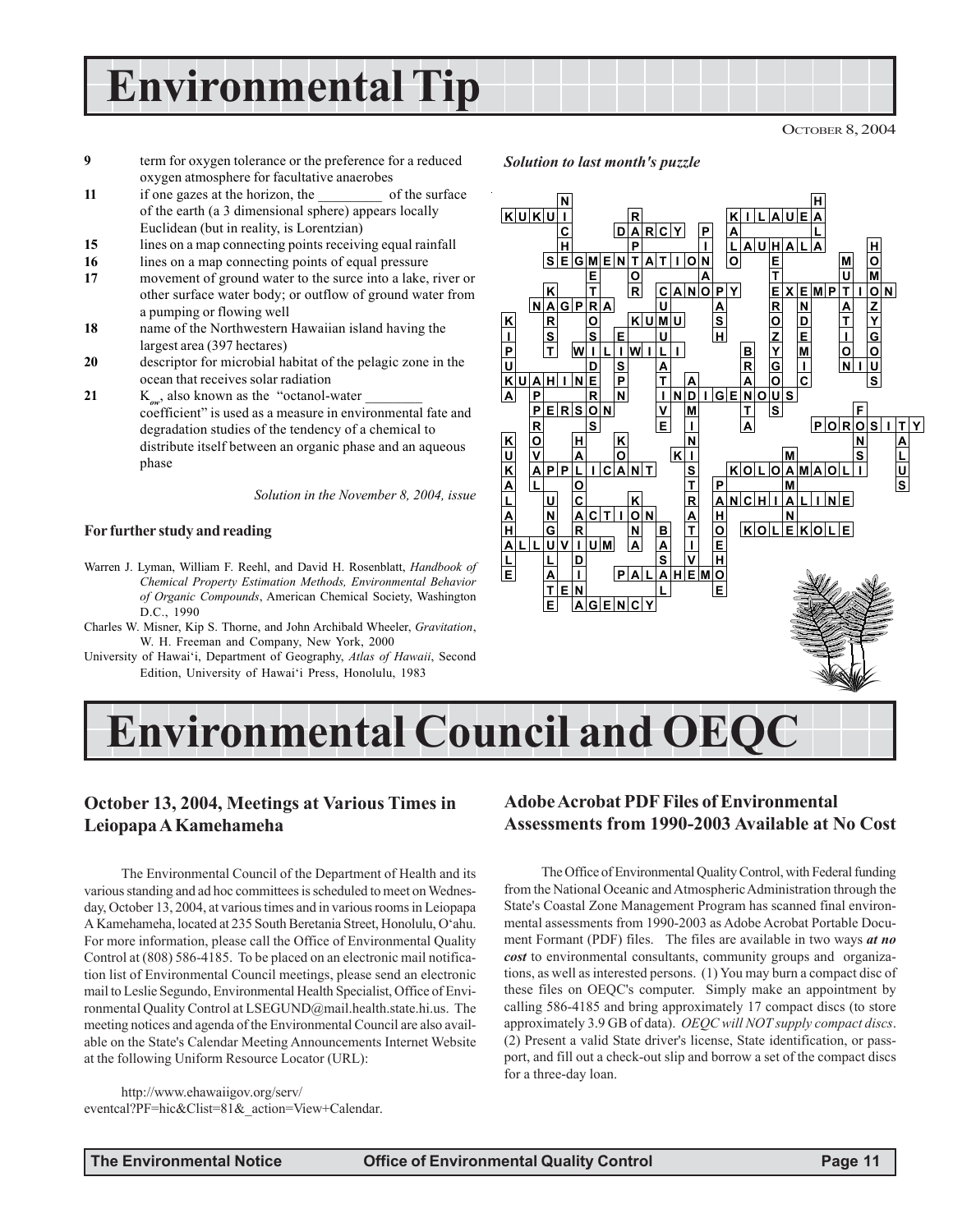## **Shoreline Notices**

OCTOBER 8, 2004

### **Shoreline Certifications and Rejections**

Pursuant to §§13-222-26, HAR the following shorelines have been proposed for certification or rejection by the DLNR. Any person or agency wishing to appeal a proposed shoreline certification or rejection shall file a notice of appeal in writing with the department no later than 20 calendar days from the date of the public notice of the proposed shoreline certification or rejection. The Notice of appeal shall be sent to the Board of Land and Natural Resources, 1151 Punchbowl Street, Room 220, Honolulu, Hawai'i 96813.

| Case<br><b>Number</b> | <b>Proposed/Rejected</b>            | <b>Location</b>                                                                                                                                                                                                               | <b>Applicant</b>                                      | <b>TMK</b>               |
|-----------------------|-------------------------------------|-------------------------------------------------------------------------------------------------------------------------------------------------------------------------------------------------------------------------------|-------------------------------------------------------|--------------------------|
| HA-278                | Proposed Shoreline<br>Certification | Lot 14 of Land Court Application 1793 (Map 3), land<br>situated at Puapua'a 2 <sup>nd</sup> , North Kona, Island of Hawai'i,<br>Hawai'i. Address: Vacant (Not Assigned). Purpose:<br><b>Building Permit</b>                   | KKM Surveys/Ilona<br>Tomasini                         | $7-5-35:10$              |
| <b>HA-243R</b>        | Proposed Shoreline<br>Certification | Lot 27 of Puako Beach Lots (Hts Plat 414-A) being the<br>whole of Grant 13755, land situated at Lalamilo, Waimea,<br>South Kohala, Island of Hawai'i, Hawai'i. Address: 69-1874<br>Puako Beach Road. Purpose: Building Permit | Wes Thomas Associates, for<br>James and Gretchen Mair | $6-9-5:02$               |
| KA-181                | Proposed Shoreline<br>Certification | Lot 5 of the Wainiha Subdivision (File Plan 1840), land<br>situated at Wainiha, Hanalei, Island of Kaua'i, Hawai'i.<br>Address: 7344 Ale'ale'a Road. Purpose: Building Permit                                                 | Ronald Wagner/Keven and<br>Leila Kawaihalau           | $5-8-09$ : 44            |
| MA-308                | Proposed Shoreline<br>Certification | Maui Beach Hotel and Maui Palms Hotel, land situated at<br>Kahului, Island of Maui, Hawai'i. Address: 170 Ka'ahumanu<br>Avenue. Purpose: Building Permit                                                                      | Tanaka Engineers/Elleair<br>Hawai'i, Inc.             | $3 - 7 - 03$ : 07<br>&09 |

## **Pollution Control Permits**

#### **Department of Health Permits**

The following three pages contain a list of some pollution control permits currently before the State Department of Health. For more information about any of the listed permits, please contact the appropriate branch or office of the Environmental Management Division at 919 Ala Moana Boulevard, Honolulu. Abbreviations are as follows: **CAB** - Clean Air Branch; **CD** - comments due; **CSP** - Covered Source Permit; **CWB** - Clean Water Branch; **I** - issued; **SHWB** - Solid and Hazardous Waste Branch; **SDWB** - Safe Drinking Water Branch; **N** - non; **NPDES** - National Pollutant Discharge Elimination System under the Federal Clean Water Act; **R** - received; **T** - temporary; **UIC** - Underground Ijection Control; **NA** - not applicable.

| Branch<br>Permit Type    | Applicant & Permit<br>Number                                      | Project Location                                                                                                          | Pertinent<br>Date | Proposed Use                                                                   |
|--------------------------|-------------------------------------------------------------------|---------------------------------------------------------------------------------------------------------------------------|-------------------|--------------------------------------------------------------------------------|
| CAB, 586-<br>4200, N-CSP | Continental Airlines.<br>Inc., NSP $0568-01-N$                    | Honolulu International Airport, 129<br>Iako Place, O'ahu                                                                  | $9/14/04 - I$     | One 150 HP<br><b>Boiler</b>                                                    |
| CAB, 586-<br>4200, N-CSP | American Linen, NSP<br>$0024-03-N$ , (Renewal/<br>Modification)   | 2771 Wai Wai Loop,<br>Honolulu, O'ahu                                                                                     | $9/15/04 - I$     | One $400$ HP<br>Boiler and three<br>250 HP Boilers                             |
| CAB, 586-<br>4200, CSP   | City and County of<br>Honolulu, CSP 0216-<br>06-C (Modification)  | Sand Island Wastewater Treatment<br>Plant, 1350 Sand Island Parkway,<br>Honolulu, O'ahu                                   | $9/16/04 - I$     | In-Vessel<br>Bioconversion<br>Facility                                         |
| CAB, 586-<br>4200, N-CSP | G. Ibara Heavy<br>Equipment, NSP<br>$0447 - 01 - NT$<br>(Renewal) | Various Temporary Sites, State of<br>Hawai'i. Initial Location: Maui Land<br>& Pineapple Co., Honokohau,<br>Lahaina, Maui | $9/16/04 - I$     | Rock Crushing<br>and Screening<br>Plant with 343<br><b>HP</b> Diesel<br>Engine |

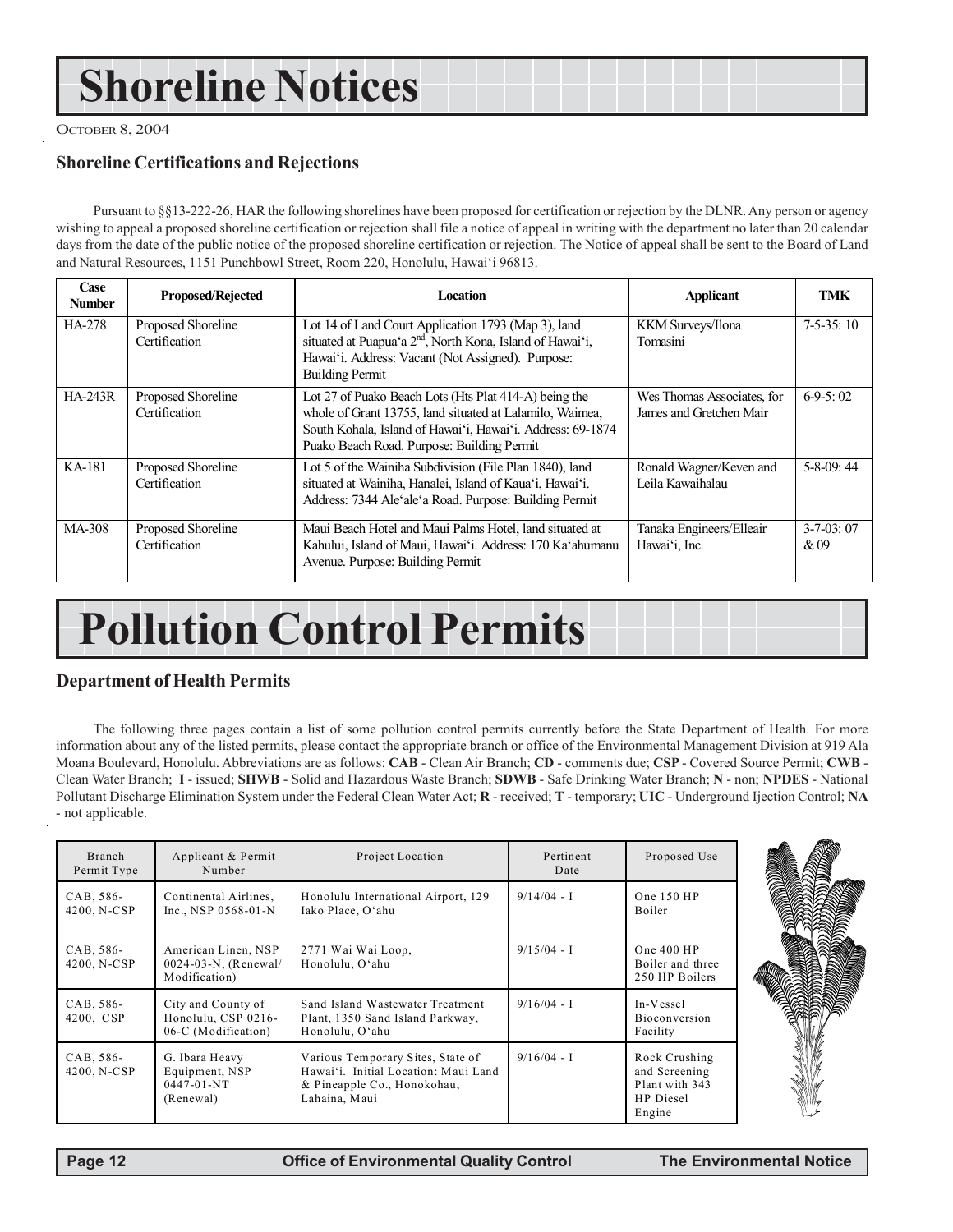## **Pollution Control Permits**

OCTOBER 8, 2004

| Branch &<br>Permit Type                                        | Applicant & Permit Number                                                                        | Project Location                                                                                   | Pertinent<br>Dates | Proposed Use                                                                         |
|----------------------------------------------------------------|--------------------------------------------------------------------------------------------------|----------------------------------------------------------------------------------------------------|--------------------|--------------------------------------------------------------------------------------|
| SDWB,<br>$586 - 4258$ ,<br>UIC Permit                          | Wastewater Division.<br>Management, County of<br>Hawai'i, UH-1399                                | Department of Environmental Banyan Sewage Pump Station, Banyan<br>Drive, TMK (3rd) 2-1-1:101, Hilo | NA                 | Abandonment of one injection<br>well for emergency sewage<br>disposal.               |
| SDWB.<br>$586 - 4258$ ,<br>UIC Permit                          | Wastewater Division,<br>Department of Environmental<br>Management, County of<br>Hawai'i, UH-1400 | Onekahakaha Sewage Pump Station,<br>Apapane Street, TMK (3rd) 2-1-<br>14:36, Hilo                  | NA                 | Abandonment of one injection<br>well for emergency sewage<br>disposal.               |
| SDWB.<br>$586 - 4258$ ,<br>UIC Permit                          | Wastewater Division,<br>Department of Environmental<br>Management, County of<br>Hawai'i, UH-1401 | Kolea Sewage Pump Station,<br>Kalaniana'ole St., TMK (3rd) 2-1-<br>$17:18$ , Hilo                  | NA                 | Abandonment of one injection<br>well for emergency sewage<br>disposal.               |
| SDWB,<br>$586 - 4258$ ,<br>UIC Permit                          | Queen Lili'uokalani Trust, UH-<br>2206A                                                          | Makalapua Business Center,<br>Improvement to Service Road,<br>Keaha'olu, North Kona                | NA                 | Application revision, adding 3<br>injection wells for surface<br>drainage.           |
| SDWB.<br>$586 - 4258$ .<br>UIC Permit                          | Department of Public Works,<br>County of Hawai'i, UH-2051                                        | Keauhou View Estates Subdivision,<br>Unit 1, Kapala'alaea, Kailua-Kona,<br>TMK (3rd) 7-7-25 & 26   | N A                | Change-of-Operator for 16<br>injection wells for surface<br>drainage.                |
| SDWB.<br>$586 - 4258$ ,<br>UIC Permit                          | Judiciary Branch, State of<br>Hawai'i, UH-2297                                                   | Hilo Judiciary Complex, Judiciary<br>Building, 777 Kilauea Street, Hilo                            | NA                 | Construction of 15 injection<br>wells for surface drainage.                          |
| SDWB,<br>586-4258<br>UIC Permit                                | 1377 Kapiolani, LLC, UH-<br>2013                                                                 | University Palms Apartments<br>Cesspools, 1377 Kapi'olani Street,<br>Hilo                          | NA                 | Abandonment of 3 injection<br>well cesspools for sewage<br>disposal.                 |
| SDWB.<br>$586 - 4258$ ,<br>UIC Permit                          | 15th Civil Engineering<br>Squadron, Department of the<br>Air Force, UO-1353                      | Hickam Air Force Base 18 Hole<br>(Malama) Golf Course, 625<br>Worchester Avenue, Honolulu          | N A                | Abandonment of 4 injection<br>wells for sewage disposal.                             |
| SDWB,<br>$586 - 4258$ ,<br>UIC Permit                          | 15th Civil Engineering<br>Squadron, Department of the<br>Air Force, UO-1354                      | Bellows Air Force Station 18 Hole<br>Golf Course, Waimanalo                                        | NA                 | Abandonment of 10 injection<br>wells for sewage disposal.                            |
| Safe Drinking<br>Water Branch,<br>$586 - 4258$ ,<br>UIC Permit | Gay & Robinson, Inc., UK-<br>2296                                                                | Gay & Robinson, Inc., Kaumakani<br>Facility; Kaumakani Avenue,<br>Kaumakani, Makaweli, Kaua'i      | NA                 | Abandonment of 3 large-<br>capacity-cesspool injection<br>wells for sewage disposal. |
| SDWB.<br>$586 - 4258$ ,<br>UIC Permit                          | Association of Apartment<br>Owners, UK-2095                                                      | Sun set Kahili Condominium, 1763<br>Pe'e Road, Koloa, Kaua'i                                       | NA                 | Permit renewal for 2 injection<br>wells for sewage disposal.                         |



If you would like further detailed information on any of the dockets listed below, please contact: State Land Use Commission, Leiopapa A Kamehameha Building, (State Office Tower), 235 S. Beretania Street, Room 406, Honolulu, Hawai'i 96813. The mailing address is: State of Hawai'i, Land Use Commission, P.O. Box 2359, Honolulu, Hawai'i 96804-2359. For more information, call (808) 587-3822.

#### **Hale O Kaula Church, Pukalani, Maui (DR02-27)**

| Docket No.: | DR02-27                                                                                                            |
|-------------|--------------------------------------------------------------------------------------------------------------------|
| Petitioner: | Department of Planning, County of Maui                                                                             |
| Location:   | Pukalani, Maui, Hawaii                                                                                             |
| Acreage:    | 5.85 acres                                                                                                         |
| TMK:        | $2 - 3 - 08:32$                                                                                                    |
| Request:    | A declaratory ruling on the interpretation and<br>applicability of Chapter 205, Hawai'i Revised<br><b>Statutes</b> |
| Date Filed: | October 8, 2002                                                                                                    |

#### **Kapolei West, 'Ewa, O'ahu (A04-753)**

| Docket No.:        | A04-753                                        |
|--------------------|------------------------------------------------|
| <b>Petitioner:</b> | 'Aina Nui Corporation                          |
| <b>Location:</b>   | 'Ewa, O'ahu, Hawai'i                           |
| Acreage:           | 174.209 acres                                  |
| TMK:               | 9-1-14: por. $33$ ; 9-1-15: por. 4 and por. 20 |
| Request:           | District boundary amendment from Agricultural  |
|                    | to Urban                                       |
| Date Filed:        | September 29, 2004                             |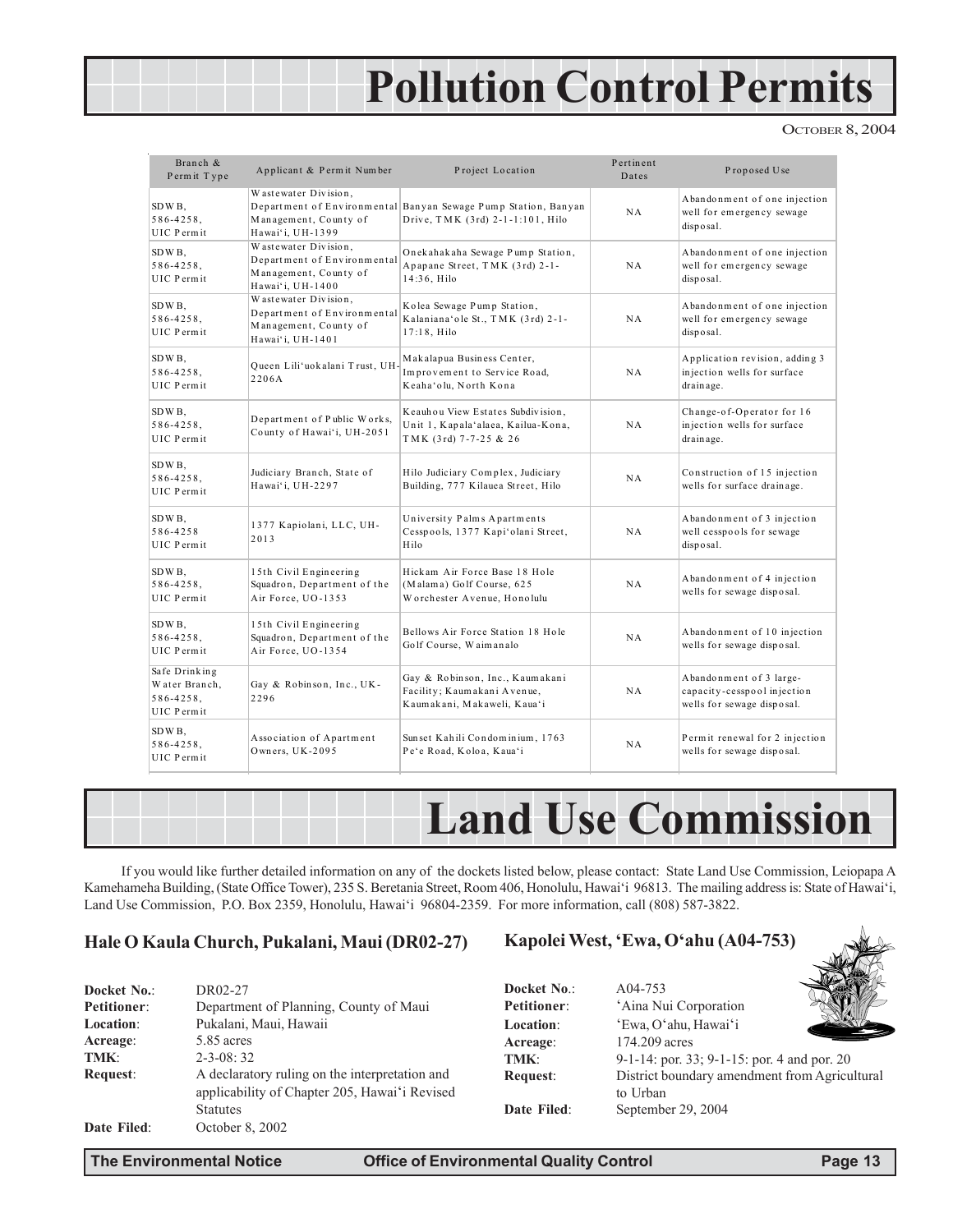## **Coastal Zone News**

OCTOBER 8, 2004

### **Federal Consistency Reviews**

The Hawai'i Coastal Zone Management (CZM) Program has received the following federal actions to review for consistency with the CZM objectives and policies in Chapter 205A, Hawai'i Revised Statutes. This public notice is being provided in accordance with section 306(d)(14) of the National Coastal Zone Management Act of 1972, as amended. For general information about CZM federal consistency please call John Nakagawa with the Hawai'i CZM Program at 587-2878. For neighboring islands use the following toll free numbers: Lana'i & Moloka'i: 468-4644 extension 72878, Kaua'i: 274-3141 extension 72878, Maui: 984-2400 extension 72878 or Hawai'i: 974-4000 extension 72878. For specific information or questions about an action listed below please contact the CZM staff person identified for each action. Federally mandated deadlines require that comments be received by the date specified for each CZM consistency review and can be mailed to: Office of Planning, Department of Business, Economic Development and Tourism, P.O. Box 2359, Honolulu, Hawai'i 96804. Or, fax comments to the Hawai'i CZM Program at 587-2899.

### **(1) Port Allen Breakwater Repairs, Kaua'i**

| Applicant:                | U.S. Army Corps of Engineers, Honolulu         |
|---------------------------|------------------------------------------------|
|                           | Engineer District (HED). Contact: Mark Arakaki |
|                           | $(438-6929)$                                   |
| <b>Federal Action:</b>    | <b>Federal Activity</b>                        |
| Location:                 | Port Allen Harbor on the island of Kaua'i,     |
|                           | Hawai'i                                        |
| <b>CZM</b> Contact:       | Debra Tom (587-2840)                           |
| Dropocod $\lambda$ otion: |                                                |

#### **Proposed Action**:

The proposed project involves repairs the existing 250-foot long section of breakwater and installation of a 79-foot long riprap revetment along the harbor side of the original structure. All repair work will be within the footprint of the existing breakwater structure. The repaired breakwater grade will be a minimum height of 13 feet. **Comments Due**: October 22, 2004

#### **(2) Various South Hilo Road Improvements, Hawai'i**

| Applicant:             | County of Hawai'i, Department of Public Works. |
|------------------------|------------------------------------------------|
|                        | Contact: Alan Simeon (961-8925)                |
| <b>Federal Action:</b> | Federal Financial Assistance                   |
| <b>Federal Agency:</b> | Federal Highway Administration                 |
| Location:              | Along Komohana Street and Kino'ole Street in   |
|                        | South Hilo, Hawai'i. TMK: (3) 2-4-12, (3)      |
|                        | $2-4-13$ , (3) 2-4-41 and (3) 2-2-38           |
| <b>CZM Contact:</b>    | Debra Tom (587-2840)                           |

#### **Proposed Action**:

With assistance from Federal Highways Association (FHWA) the County of Hawai'i, Department of Public Works proposes to conduct various roadside improvements to 4 areas along Komohana Street and 2 areas along Kino'ole Street. The improvements include constructing concrete retaining walls, drywells, installation of guardrails, pavement; striping/marking, paving of roadway shoulders; and adjusting/ relocating utilities.

**Comments Due**: October 22, 2004

### **(3) Kokololio Stream Bridge Replacement, Hau'ula, O'ahu**

| Applicant:              | State of Hawai'i Department of Transportation |
|-------------------------|-----------------------------------------------|
| Agent:                  | Mitsunaga & Associates, Inc. $(945-7882)$     |
| <b>Federal Action:</b>  | <b>Federal Financial Assistance</b>           |
| <b>Federal Agency:</b>  | Federal Highway Administration                |
| Location:               | Kamehameha Highway at Kokololio Stream,       |
|                         | Hau'ula, O'ahu                                |
| TMK:                    | $5-5-1$ : 7, 55; 5-5-6: 1, 11                 |
| <b>CZM Contact:</b>     | John Nakagawa (587-2878)                      |
| <b>Proposed Action:</b> |                                               |

Replace the existing bridge over Kokololio Stream with a new bridge that wil meet current State and Federal standards. The bridge will be 60-feet long by 50-feet wide with two 12-foot wide travel lanes and two 8-foot shoulders. The mauka side of the bridge will have and ADA compliant 5-foot wide bikeway/pedestrian walkway separated from the highway by a 3-foot high barrier. A temporary detour road will be constructed to route traffic around the site during the bridge construction.

**Comments Due**: October 22, 2004



*Crossing the Nu'uanu Pali in Ancient Times*